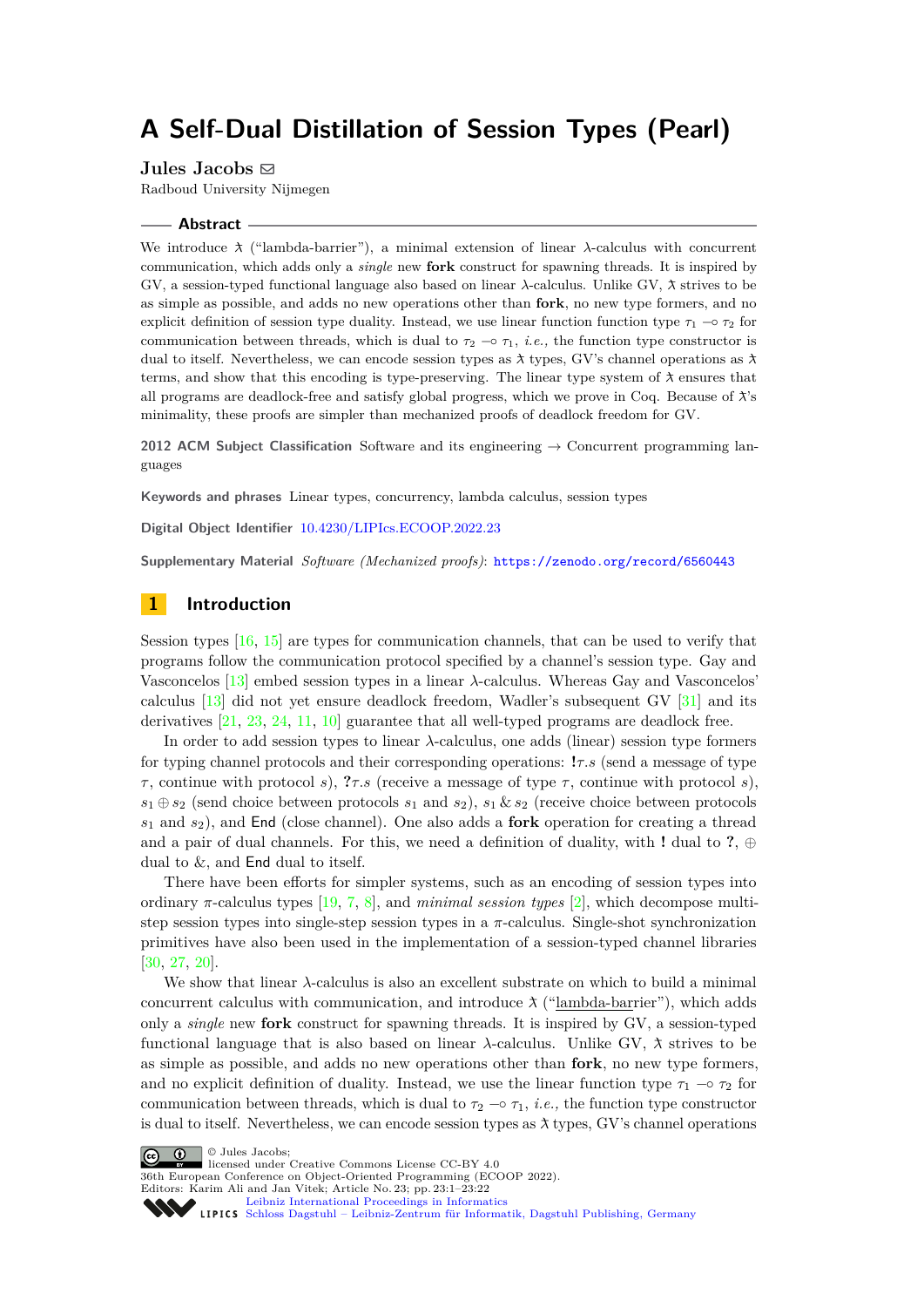# **23:2 A Self-Dual Distillation of Session Types (Pearl)**

as  $\lambda$  terms, and show that this encoding is type-preserving. A key difference with CPS encodings of GV [\[22,](#page-21-6) [23\]](#page-21-2), which are whole-program, is that our encoding is local, and uses ¯*λ*'s built-in concurrency.

Like GV, all well-typed  $\lambda$  programs are automatically *deadlock free*, and therefore satisfy *global progress.* We prove this property in Coq. Because of  $\lambda$ 's minimality, these proofs are simpler and shorter than mechanized proofs of deadlock freedom for GV.

### **The rest of this article is structured as follows:**

- An introduction to  $\lambda$  by example (Section [2\)](#page-1-0).
- $\blacksquare$  The  $\lambda$  type system and operational semantics (Section [3\)](#page-4-0).
- Encoding session types in  $\lambda$  (Section [4\)](#page-7-0).
- How to prove global progress and deadlock freedom for  $\lambda$  (Section [5\)](#page-11-0). m.
- Extending  $\lambda$  with unrestricted and recursive types (Section [6\)](#page-16-0).  $\rightarrow$
- Mechanizing the meta-theory of  $\lambda$  in Coq (Section [7\)](#page-17-0).
- Related work (Section [8\)](#page-18-0).  $\overline{a}$
- $\overline{a}$ Concluding remarks (Section [9\)](#page-19-0).

# <span id="page-1-0"></span>**2 The**  $\lambda$  **language** by example

The  $\lambda$  language consists of linear  $\lambda$ -calculus with a single extension: **fork**.<sup>[1](#page-1-1)</sup> Let us look at an example:

```
let x = fork(\lambda x'. print(x' 1)) in print(1 + x 0)
```
This program forks off a new thread, which also creates *communication barriers x* and *x* 0 to communicate between the threads. The barrier *x* gets returned to the main thread, and x<sup>'</sup> gets passed to the child thread. These barriers are functions, and a call to a barrier will block until the other side is also trying to synchronize, and will then atomically exchange the values passed as an argument. The example runs as follows:

When  $x'$  1 is called, it will block until  $x$  0 is also called, and vice versa.

The call  $x'$  1 will then return 0, and the call  $x$  0 will return 1.

Thus, the program will print 0 2 or 2 0, depending on which thread prints first. In  $\lambda$ , these barriers are *linear*, so they must be used exactly once:

**fork** $(\lambda x. \text{print}(1))$  Error! Must use x. **fork** $(\lambda x. \text{print}(x 0 + x 1))$  Error! Can't use x twice.

The type of **fork** is:

**fork** :  $((\tau_1 \sim \tau_2) \sim 1) \rightarrow (\tau_2 \sim \tau_1)$ 

where  $\sim$  is the type of linear functions. Linearity allows us to encode *session types* in  $\lambda$ (Section [4\)](#page-7-0), and ensures that all well-typed  $\lambda$  programs are *deadlock-free* (Section [5\)](#page-11-0), which would not be the case without linearity. Nevertheless, linearity may seem like a critical limitation: can a child thread communicate with its parent thread only *once*?! Luckily, two features of *λ*-calculus, namely the ability for closures to capture values from their lexical environment, and the ability to pass functions as arguments to other functions, means that

<span id="page-1-1"></span><sup>1</sup> For the examples we also use **print**, to be able to talk about the operational behavior of programs.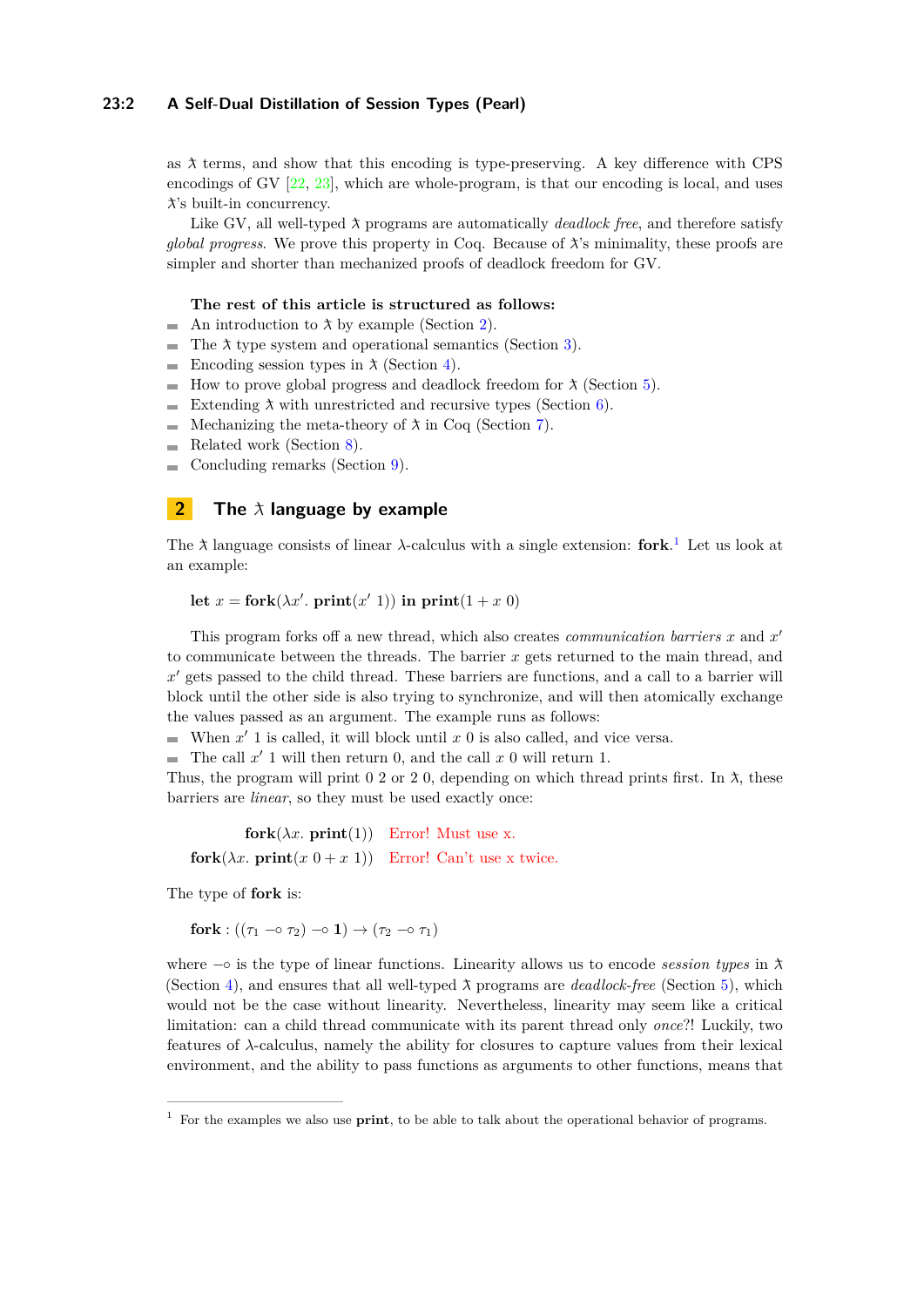the restriction is not as severe as it may seem. Let's look at an example that uses those two features:[2](#page-2-0)

let 
$$
x =
$$
 fork( $\lambda x'$ . print( $x'$  1))  
let  $y =$  fork( $\lambda y'$ .  $y'$  x)  
print(1 + y ( ) 0)

We fork off a new thread (line 1) and store its barrier in x. We then fork off another thread (line 2), and pass the barrier *x* into the  $\lambda$ -expression of the new thread. We call *y* (), which returns *x*, because the thread of *y* calls  $y'$  *x*. Finally, we pass 0 into the returned *x*, so this example behaves the same as the first example: it prints 0 2 or 2 0.

We can use the ability to capture barriers in the *λ*-expression of a fork, and the ability to send barriers over barriers, to set up long-running communication between two threads:

let 
$$
x_1 =
$$
 fork( $\lambda x'_1$ . let  $(x'_2, n_1) = x'_1$  ()  
let  $(x'_3, n_2) = x'_2$  () in  $x'_3$  ( $n_1 + n_2$ ))  
let  $x_2 =$  fork( $\lambda x'_2$ .  $x_1$  ( $x'_2$ , 1))  
let  $x_3 =$  fork( $\lambda x'_3$ .  $x_2$  ( $x'_3$ , 2))  
print( $x_3$ ())

Let us focus on the body of the first fork. The forked thread firstly synchronizes with its barrier, via  $x'_1$  (). This call will return a pair  $(x'_2, n_1)$  of a *new* barrier  $x'_2$ , and a number  $n_1$ . It then synchronizes with the new barrier, via  $x'_{2}$  (), which returns *another* pair  $(x'_{3}, n_{2})$ , giving yet another barrier  $x_3'$  and another number  $n_2$ . In the last step, it sends the number  $n_1 + n_2$  back to the main thread, via  $x_3'$   $(n_1 + n_2)$ .

Let us now focus on how the main thread arranges this sequence of communications. The main thread first forks off a *messenger thread* **fork** $(\lambda x_2', x_1(x_2', 1))$ . The purpose of this thread is to send the message  $(x'_2, 1)$  over  $x_1$ , where  $x'_2$  is the barrier associated with the messenger thread. The other side of that barrier,  $x_2$ , is given to the main thread. The main thread now forks off another messenger thread, this time using that new barrier,  $x_2$ . This gives the main thread yet another barrier,  $x_3$ , from which it receives the final answer,  $1 + 2$ . via *x*<sup>3</sup> ().

Note that, like in the asynchronous  $\pi$ -calculus, sending a message involves forking off a tiny thread. Thus, like the asynchronous  $\pi$ -calculus,  $\lambda$  should be viewed as a theoretical core calculus, and not as a practical way to implement message passing.<sup>[3](#page-2-1)</sup> We can encapsulate this messenger thread pattern in a small library of channel operations:

 $\mathbf{send}(c, x) \triangleq \mathbf{fork}(\lambda c'. c(c', x))$  $\textbf{receive}(c) \triangleq c$  ()  $\mathbf{close}(c) \triangleq c$  ()

<span id="page-2-0"></span><sup>&</sup>lt;sup>2</sup> We omit the **in** keyword if a newline follows **let**, like some functional languages  $(e.g., F#)$ .

<span id="page-2-1"></span><sup>&</sup>lt;sup>3</sup> Because the messenger threads are always of a specific form, it might be possible to implement a compiler that recognizes such patterns and implements them more efficiently. After all, the messenger threads do nothing but immediately synchronize with another barrier.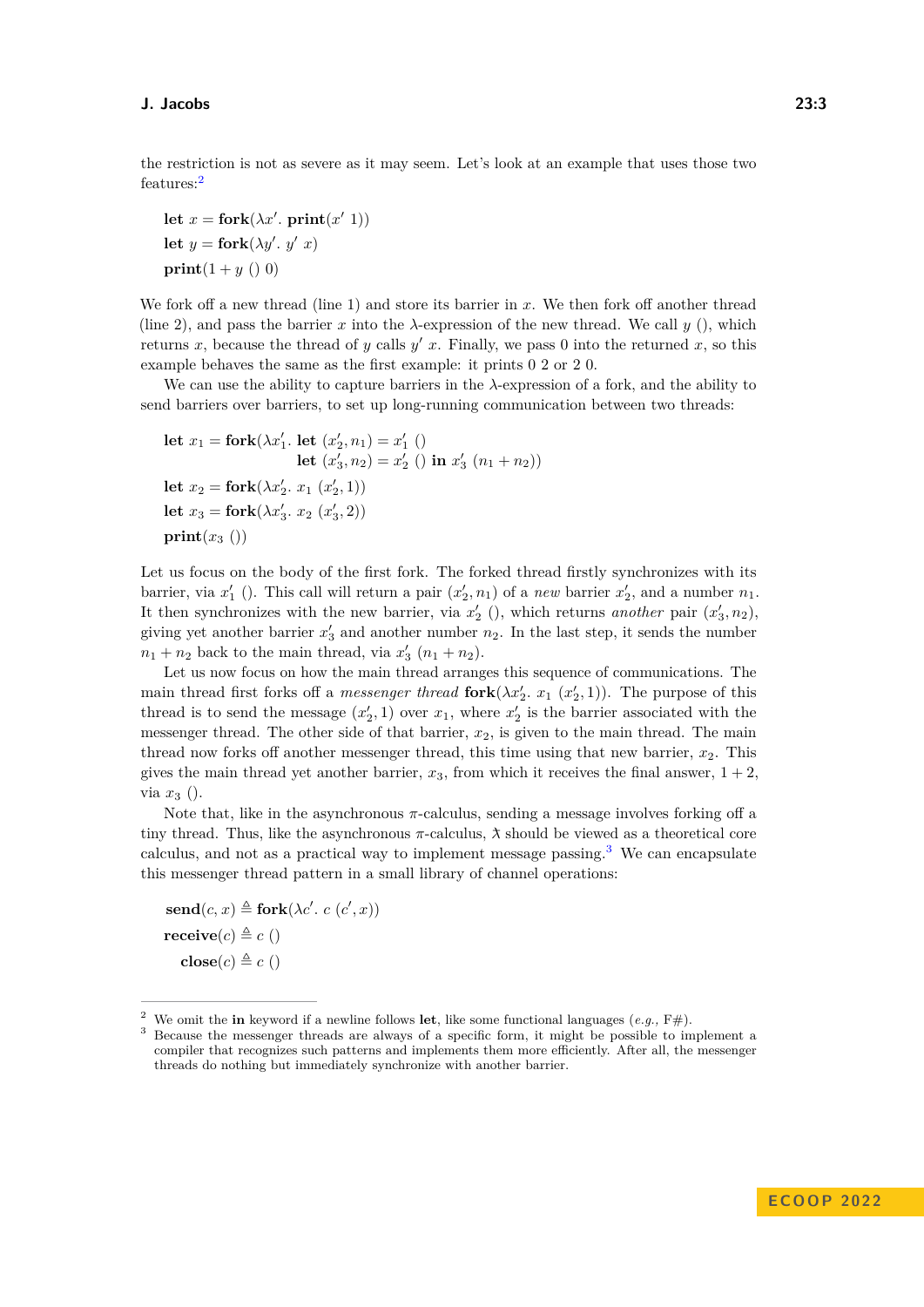Using this channel library, we can implement the preceding example in the following way:

```
let x_1 = fork(\lambda x'_1). let (x'_2, n_1) = receive(x'_1)let (x'_3, n_2) = receive(x'_2)let x'_4 = \text{send}(x'_3, n_1 + n_2)\mathbf{close}(x'_4))let x_2 = \text{send}(x_1, 1)let x_3 = \text{send}(x_2, 2)let (x_4, n) =receive(x_3)\textbf{print}(n)\mathbf{close}(x_4)
```
Session-typed channels usually also have *choice*, which allows choosing between two continuation protocols. This can be encoded in  $\lambda$  using sums  $\text{in}_{\text{L}}(x)$  and  $\text{in}_{\text{R}}(x)$ :

$$
\begin{aligned} \mathbf{t}\mathbf{ell}_{\mathbf{L}}(c) &\triangleq \mathbf{fork}(\lambda c'.\ c\ \mathbf{in}_{\mathbf{L}}(c'))\\ \mathbf{t}\mathbf{ell}_{\mathbf{R}}(c) &\triangleq \mathbf{fork}(\lambda c'.\ c\ \mathbf{in}_{\mathbf{R}}(c'))\\ \mathbf{ask}(c) &\triangleq c \end{aligned}
$$

With these operations, we can implement the calculator example of Lindley and Morris [\[24\]](#page-21-3). This example allows the client to choose whether they want to add two numbers or negate a number. If the client chooses to add two numbers, they then send two numbers as separate messages, and retrieve the answer using receive. If the client chooses to negate a number, they then send only a single number, and retrieve the answer using receive. This example illustrates the choice between two different protocols for the remaining interaction:

### **let** calc  $c =$

**match ask**(*c*) **with**  $\ln L(c) \Rightarrow \text{let}(c, n) = \text{receive}(c)$ **let**  $(c, m)$  = **receive** $(c)$  $\mathbf{close}(\mathbf{send}(c, n+m))$  $\ln \mathbf{R}(c) \Rightarrow \text{let}(c, n) = \text{receive}(c)$  $\mathbf{close}(\mathbf{send}(c, -n))$ **end**

Extending  $\lambda$  with recursion (Section [6\)](#page-16-0) allows us to implement unbounded protocols, as illustrated by the following example:

#### **let rec** countdown *c* =

```
match ask(c) with
|\mathbf{in}_{\mathbf{L}}(c) \Rightarrow \mathbf{close}(c)\ln \ln(c) \Rightarrow \text{let}(c, n) = \text{receive}(c)print(n)
                 if n = 0then close(tellL(c))
                  else countdown (\text{send}(\text{tell}_{\textbf{R}}(c), n-1))
```
**end**

Given a channel *c*, the countdown *c* program first uses  $\textbf{ask}(c)$  to ask *c* if it wants to terminate, and closes the channel if so. Otherwise it receives a number *n* from *c* and prints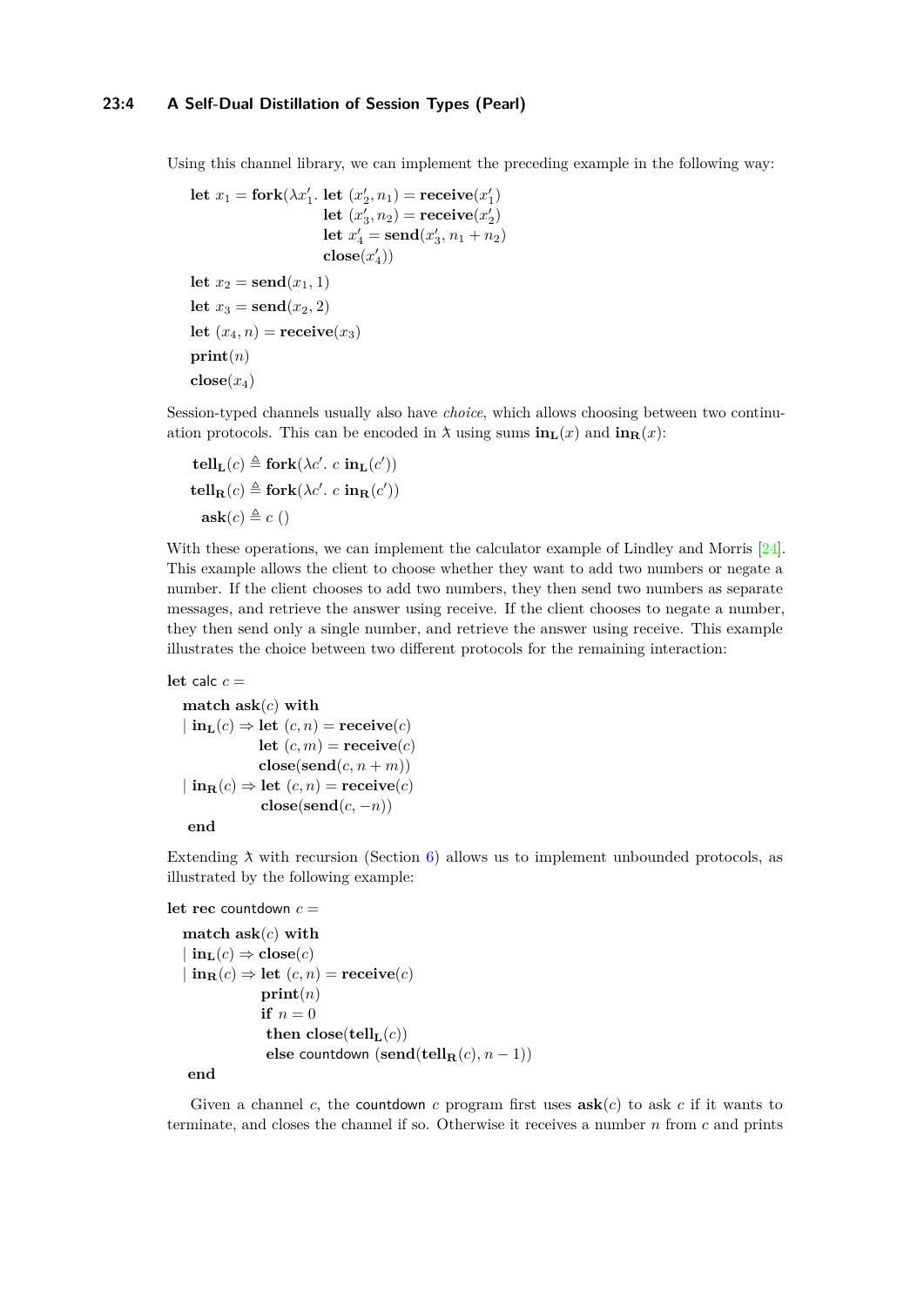it. Then it checks if the number  $n = 0$ , and if so tells the other side to close (using **tellL**), and then closes our side. Otherwise it tells the other side that it wants to continue (using **tell<sub>R</sub>**) and sends  $n-1$  to the other side. We can therefore let countdown interact with a copy of itself, provided we start off one of the copies with an initial message:

$$
\text{countdown}\ \textbf{send}(\textbf{tell}_{\mathbf{R}}(\textbf{fork}(\text{countdown})),10)
$$

This program will print the numbers  $10\,9\,8\,\cdots\,1\,0$ , in that order. The odd numbers are printed by the main thread, and the even numbers are printed by the child thread.

As we shall see later, this is all type-safe. If we had not started off one of the countdowns with an initial message, and had instead simply done countdown **fork**(countdown), then we would have had a static type error.

This way, the  $\lambda$  type system ensures that channel protocols are correctly followed, even though the  $\lambda$  type system has no session types and no notion of duality and instead simply uses function types  $\tau_1 \sim \tau_2$  for barriers. We do not need an explicit notion of duality because the function type constructor is *self-dual*, in the sense that if  $x : \tau_1 \text{ -} \circ \tau_2$  is a barrier, then the dual barrier with which *x* will synchronize has type  $x' : \tau_2 \to \tau_1$ . We will see more about encoding session types in  $\lambda$  in Section [4.](#page-7-0)

# <span id="page-4-0"></span>**3 The**  $\lambda$  **type system and operational semantics**

Like GV [\[31\]](#page-21-0) and its derivatives [\[21,](#page-21-1) [23,](#page-21-2) [24,](#page-21-3) [11,](#page-20-3) [10\]](#page-20-4), the basis of  $\lambda$  is a linear simply typed *λ*-calculus. We have sums, products, and the linear function type  $\tau_1$  –◦  $\tau_2$ . Variables of linear type must be used exactly once: they cannot be duplicated (contracted) or discarded (weakened), so that one must use one of the elimination rules of the type.

$$
\tau \in Type ::= \mathbf{0} \mid \mathbf{1} \mid \tau \times \tau \mid \tau + \tau \mid \tau - \circ \tau
$$

Our basis linear *λ*-calculus has the following grammar of expressions, which consists of introduction and elimination forms for each type:

$$
e \in \text{Expr} ::= x \mid () \mid (e, e) \mid \text{in}_{\mathbf{L}}(e) \mid \text{in}_{\mathbf{R}}(e) \mid \lambda x. \ e \mid e \ e \mid \text{let} \ (x_1, x_2) = e \text{ in } e \mid
$$
  
match  $e \text{ with } \text{ end} \mid \text{match } e \text{ with } \text{in}_{\mathbf{L}}(x_1) \Rightarrow e_1; \text{ in}_{\mathbf{R}}(x_2) \Rightarrow e_2 \text{ end}$ 

The typing rules are standard and can be found in Figure [1.](#page-5-0)

We now have a substrate to which we will add concurrency constructs. GV [\[31,](#page-21-0) [21,](#page-21-1) [23,](#page-21-2) [24,](#page-21-3) [11,](#page-20-3) [10\]](#page-20-4) introduces concurrency by means of a construct to spawn a new thread, with which we can communicate using a channel. Communication is governed by session types, such that the two endpoints of a channel are typed with dual session types. Instead,  $\lambda$  extends the substrate with concurrency in a minimal way, adding one new construct to create new threads:

 $e \in \text{Expr} ::= \cdots | \text{fork}(e)$ 

This is the typing rule for **fork**:

$$
\frac{\Gamma \vdash e : (\tau_2 \multimap \tau_1) \multimap \mathbf{1}}{\Gamma \vdash \mathbf{fork}(e) : \tau_1 \multimap \tau_2}
$$

Or, as a type signature:

$$
\mathbf{fork} : ((\tau_1 \multimap \tau_2) \multimap \mathbf{1}) \rightarrow (\tau_2 \multimap \tau_1)
$$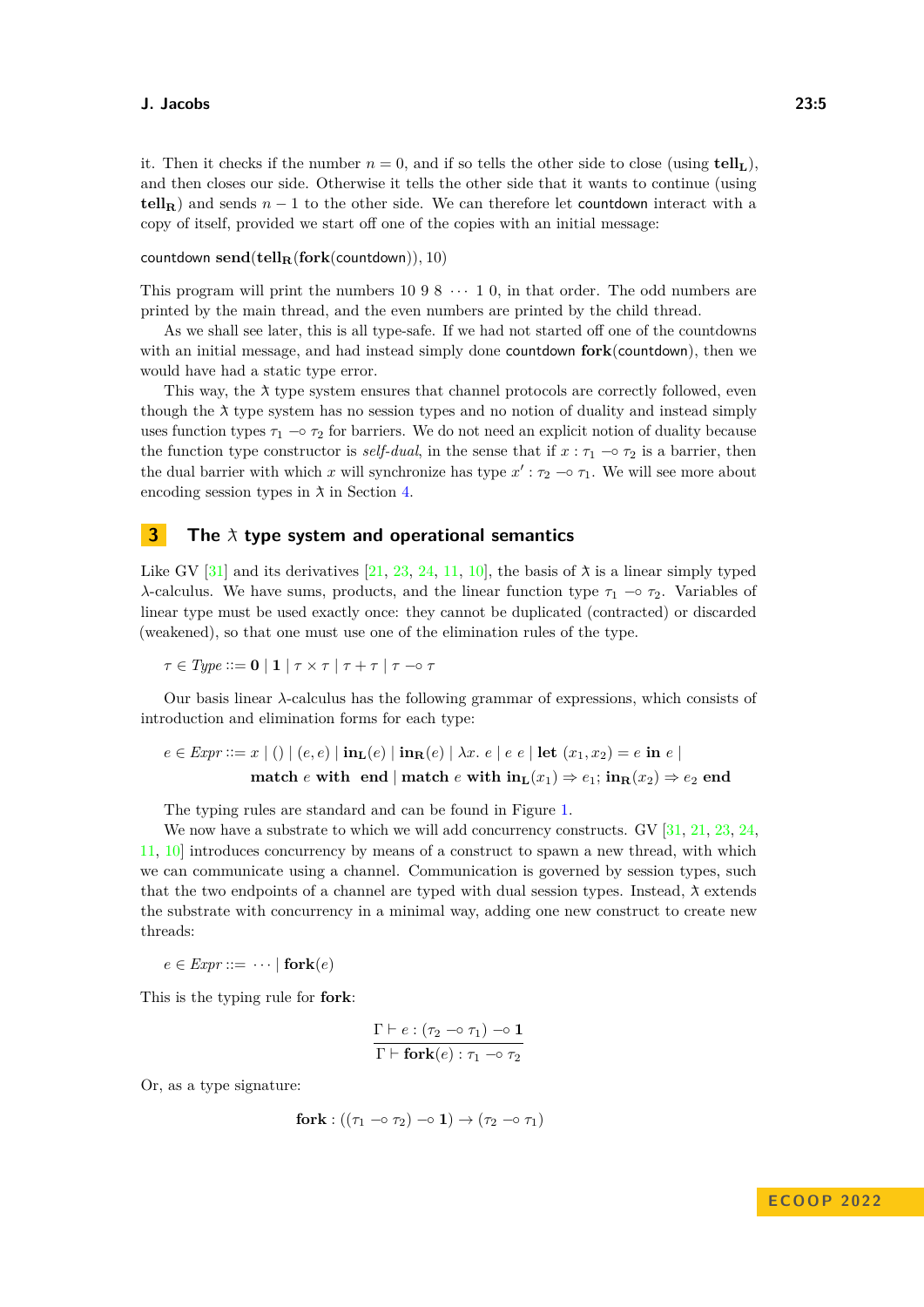<span id="page-5-0"></span>
$$
\frac{\Gamma_1 + e_1 : \tau_1}{x : \tau \vdash x : \tau} \qquad \frac{\Gamma_1 + e_1 : \tau_1 \negthinspace \sigma_2}{\Gamma \vdash \lambda x : e : \tau_1 \negthinspace \sigma_2} \qquad \frac{\Gamma_1 + e_1 : \tau_1 \negthinspace \sigma_2 \qquad \Gamma_2 + e_2 : \tau_1}{\Gamma_1, \Gamma_2 + e_1 : \tau_2 \vdash e_2 : \tau_2}
$$
\n
$$
\frac{\Gamma_1 + e_1 : \tau_1 \qquad \Gamma_2 + e_2 : \tau_2}{\Gamma_1, \Gamma_2 + (e_1, e_2) : \tau_1 \times \tau_2} \qquad \frac{\Gamma_1 + e_1 : \tau_1 \times \tau_2 \qquad \Gamma_2, x_1 : \tau_1, x_2 : \tau_2 \vdash e_2 : \tau_3}{\Gamma_1, \Gamma_2 \vdash \text{let } (x_1, x_2) = e_1 \text{ in } e_2 : \tau_3}
$$
\n
$$
\frac{\Gamma \vdash e : \tau_1}{\Gamma \vdash \text{in}_{\text{L}}(e) : \tau_1 + \tau_2} \qquad \frac{\Gamma \vdash e : \tau_2}{\Gamma \vdash \text{in}_{\text{R}}(e) : \tau_1 + \tau_2}
$$
\n
$$
\frac{\Gamma_1 \vdash e : \tau_1 + \tau_2 \qquad \Gamma_2, x_1 : \tau_1 \vdash e_1 : \tau' \qquad \Gamma_2, x_2 : \tau_2 \vdash e_2 : \tau'}{\Gamma_1, \Gamma_2 \vdash \text{match } e \text{ with } \text{in}_{\text{L}}(x_1) \Rightarrow e_1; \text{ in}_{\text{R}}(x_2) \Rightarrow e_2 \text{ end } : \tau'}
$$

**Figure 1** Linear *λ*-calculus with sums and products (rules for **0** and **1** omitted).

The type of **fork** uses the linear function type. We do not need an explicit notion of duality, like session types do, because the function type constructor is *self-dual*, in the sense that if  $x : \tau_1 \text{ -} \circ \tau_2$  is a barrier, then the dual barrier  $x'$  with which  $x$  will synchronize has type  $x': \tau_2 \multimap \tau_1$ .

# **3.1 Operational semantics**

We use a small-step operational semantics with evaluation contexts. In order to represent barriers, we add barrier literals  $\langle k \rangle, k \in \mathbb{N}$  to the expressions. A barrier literal cannot appear in the source program, as the static type system has no typing rule for it. Barrier literals only appear in expressions at runtime when the operational semantics executes a **fork**-step. This gives us the following set of values for the language:

$$
v \in Val ::= () | (v, v) | \mathbf{in}_{\mathbf{L}}(v) | \mathbf{in}_{\mathbf{R}}(v) | \lambda x. e | \langle k \rangle
$$

We have four pure head-reduction rules  $e \rightarrow_{pure} e'$ , one for  $\lambda$ , one for pairs, and two for sums, as stated in Figure [2.](#page-6-0) We use evaluation contexts to avoid introducing many congruence rules:[4](#page-5-1)

 $K ::= \Box | (K, e) | (v, K) | \mathbf{in}_{\mathbf{L}}(K) | \mathbf{in}_{\mathbf{R}}(K) | K e | v K |$  fork $(K) | \mathbf{let} (x_1, x_2) = K$  in *e* | **match** *K* with end | **match** *K* with  $\text{in}_{\text{L}}(x_1) \Rightarrow e_1$ ;  $\text{in}_{\text{R}}(x_2) \Rightarrow e_2$  end

We represent a configuration with multiple threads and barriers as a finite map:

 $\rho \in C$ f $g \triangleq \mathbb{N} \stackrel{\mathsf{fin}}{\text{--}}$  Thread $(\mathit{Expr}) + \mathsf{Barrier}$ 

We define a **configuration step relation**  $\rho \stackrel{i}{\leadsto} \rho'$ . The label  $i \in \mathbb{N}$  is used to keep track of which thread or barrier in the configuration takes the step. This has no effect on the operational semantics, but we will later use it to formulate deadlock freedom. The rules for the configuration step relation are given in Figure [2.](#page-6-0) We have the following five rules, in the order of the figure:

<span id="page-5-1"></span><sup>4</sup> This set of evaluation contexts results in left-to-right evaluation order, but the mechanization has been set up so that the proof scripts work for right-to-left and nondeterministic order as well.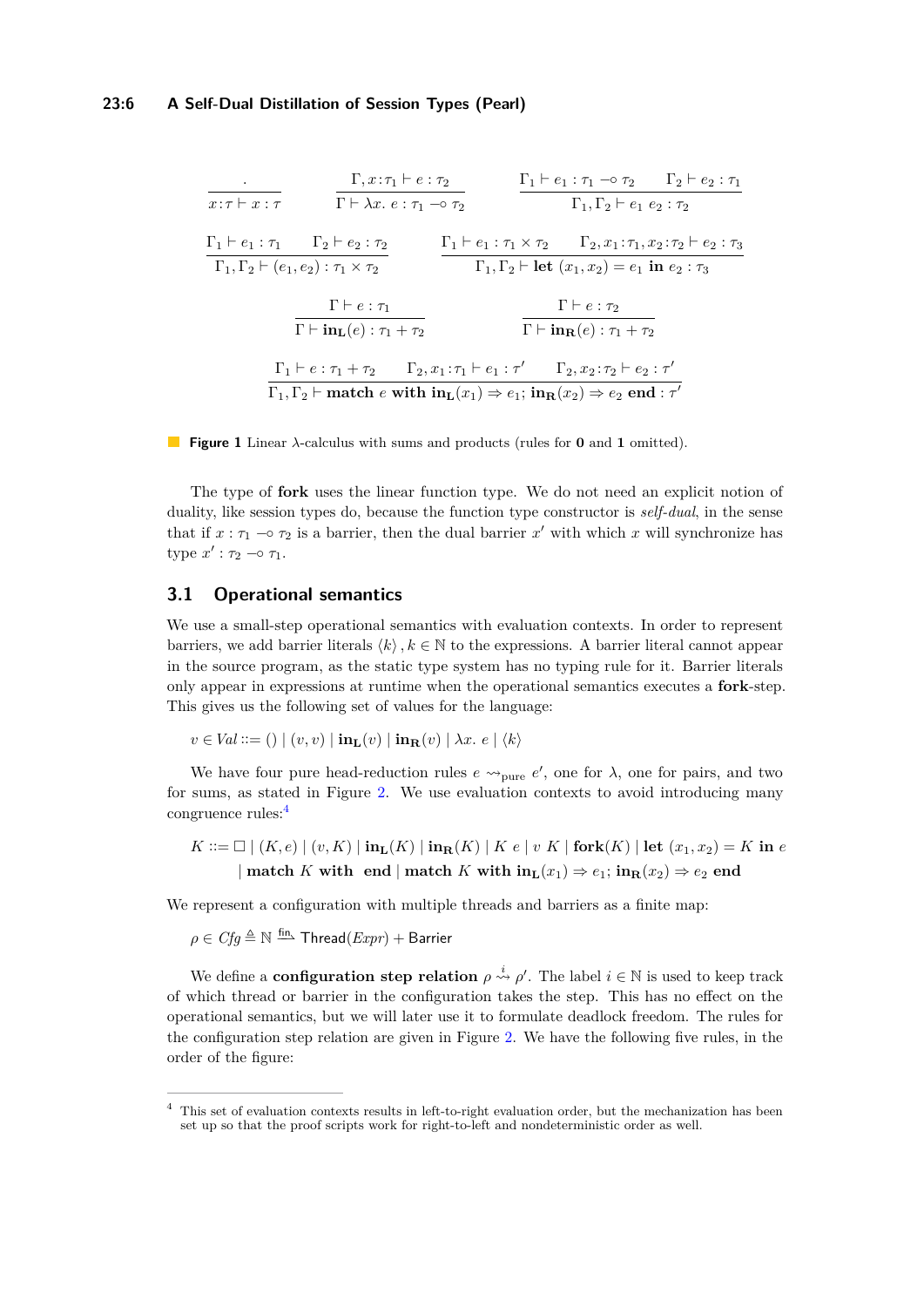<span id="page-6-0"></span> $(\lambda x. e)$   $v \rightsquigarrow_{\text{pure}} e[v/x]$ **let**  $(x_1, x_2) = (v_1, v_2)$  **in**  $e \rightarrow_{pure} e[v_1/x_1][v_2/x_2]$ **match in**<sub>**L**</sub>(*v*) with  $\text{in}_{\text{L}}(x_1) \Rightarrow e_1 | \text{in}_{\text{R}}(x_2) \Rightarrow e_2 \text{ end } \rightarrow_{\text{pure}} e_1[v/x_1]$ **match in**<sub>**R**</sub>(*v*) with  $\text{in}_{\text{L}}(x_1) \Rightarrow e_1 \mid \text{in}_{\text{R}}(x_2) \Rightarrow e_2 \text{ end } \rightarrow_{\text{pure}} e_2[v/x_2]$ 

$$
\{n \mapsto \mathsf{Thread}(K[e_1])\} \stackrel{n}{\rightsquigarrow} \{n \mapsto \mathsf{Thread}(K[e_2])\} \quad \text{if } e_1 \rightsquigarrow_{\text{pure}} e_2 \quad (\text{pure})
$$
\n
$$
\{n \mapsto \mathsf{Thread}(K[\langle k \rangle])\}
$$

$$
\left\{n \mapsto \mathsf{Thread}(K[\mathbf{fork}(v)])\right\} \stackrel{n}{\rightsquigarrow} \left\{\begin{aligned}\n n &\mapsto \mathsf{Thread}(K[\ \langle k \rangle \ ]) \\
 k &\mapsto \mathsf{Barrier} \\
 m &\mapsto \mathsf{Thread}(v \ \langle k \rangle)\n \end{aligned}\n \right\}
$$
\n(fork)

$$
\begin{cases}\nn \mapsto \text{Thread}(K_1[\langle k \rangle \ v_1]) \\
k \mapsto \text{Barrier} \\
m \mapsto \text{Thread}(K_2[\langle k \rangle \ v_2])\n\end{cases}\n\overset{k}{\leadsto}\n\begin{cases}\nn \mapsto \text{Thread}(K_1[v_2]) \\
m \mapsto \text{Thread}(K_2[v_1])\n\end{cases}\n\tag{sync}
$$

$$
\{n \mapsto \mathsf{Thread}(())\} \stackrel{n}{\rightsquigarrow} \{\}
$$
 (exit)

$$
\rho_1 \uplus \rho' \stackrel{i}{\leadsto} \rho_2 \uplus \rho' \quad \text{if } \rho_1 \stackrel{i}{\leadsto} \rho_2 \quad (\uplus \text{ is disjoint union}) \tag{frame}
$$

**Figure 2** The operational semantics of  $\lambda$ .

**(pure)** A rule for pure reductions for a single thread.

**(fork)** A rule for forking a new thread, which adds the new thread and a barrier *k* to the configuration. The two threads get access to the barrier via the barrier literal  $\langle k \rangle$ .

**(sync)** A rule to synchronize on a barrier. The two threads that are synchronizing exchange the values  $v_1$  and  $v_2$ . This step removes the barrier.

**(exit)** A rule for removing finished threads from the configuration.

**(frame)** A rule for extending the preceding rules to larger configurations, by allowing the rest of the configuration to pass through unchanged.

This is a possible execution of the second example from Section [2:](#page-1-0)

$$
\left\{ 0 \mapsto \text{Thread} \begin{pmatrix} \text{let } x = \text{fork}(\lambda x'. \text{ print}(x' 1)) \\ \text{let } y = \text{fork}(\lambda y'. y' x) \\ \text{print}(1 + y () 0) \end{pmatrix} \right\} \stackrel{0}{\rightsquigarrow}
$$
\n
$$
\left\{ 0 \mapsto \text{Thread} \begin{pmatrix} \text{let } y = \text{fork}(\lambda y'. y' x) \\ \text{print}(1 + y () 0) \end{pmatrix} \right\} \stackrel{0}{\rightsquigarrow} \left\{ 1 \mapsto \text{Barrier} \begin{pmatrix} 0 \mapsto \text{Thread} \left( \text{print}(1 + \langle 3 \rangle \langle 0 \rangle 0) \right) \\ 1 \mapsto \text{Barrier} \\ 2 \mapsto \text{Thread} \left( \text{print}(\langle 1 \rangle 1) \right) \end{pmatrix} \right\} \stackrel{0}{\rightsquigarrow} \left\{ 1 \mapsto \text{Barrier} \begin{pmatrix} 0 \mapsto \text{Thread} \left( \text{print}(\langle 1 \rangle 1) \right) \\ 3 \mapsto \text{Barrier} \\ 4 \mapsto \text{Thread} \left( \langle 3 \rangle \langle 1 \rangle \right) \end{pmatrix} \right\} \stackrel{3}{\rightsquigarrow} \left\{ 0 \mapsto \text{Thread} \left( \text{print}(1 + \langle 1 \rangle 0) \right) \\ 1 \mapsto \text{Barrier} \begin{pmatrix} 0 \mapsto \text{Thread} \left( \text{print}(\langle 1 \rangle 1) \right) \\ 2 \mapsto \text{Thread} \left( \text{print}(\langle 1 \rangle 1) \right) \end{pmatrix} \right\} \stackrel{4}{\rightsquigarrow} \left\{ 0 \mapsto \text{Thread} \left( \text{print}(\langle 1 \rangle 1) \right) \end{pmatrix} \right\} \stackrel{1}{\rightsquigarrow} \left\{ 0 \mapsto \text{Thread} \left( \text{print}(1 + \langle 1 \rangle 0) \right) \right\} \stackrel{1}{\rightsquigarrow} \left\{ 2 \mapsto \text{Thread} \left( \text{print}(1 + 1) \right) \right\} \stackrel{2}{\rightsquigarrow} \left\{ 0 \mapsto \text{Thread} \left( \text{print}(1 + 1) \right) \right\} \stackrel{1}{\rightsquigarrow} \left\{
$$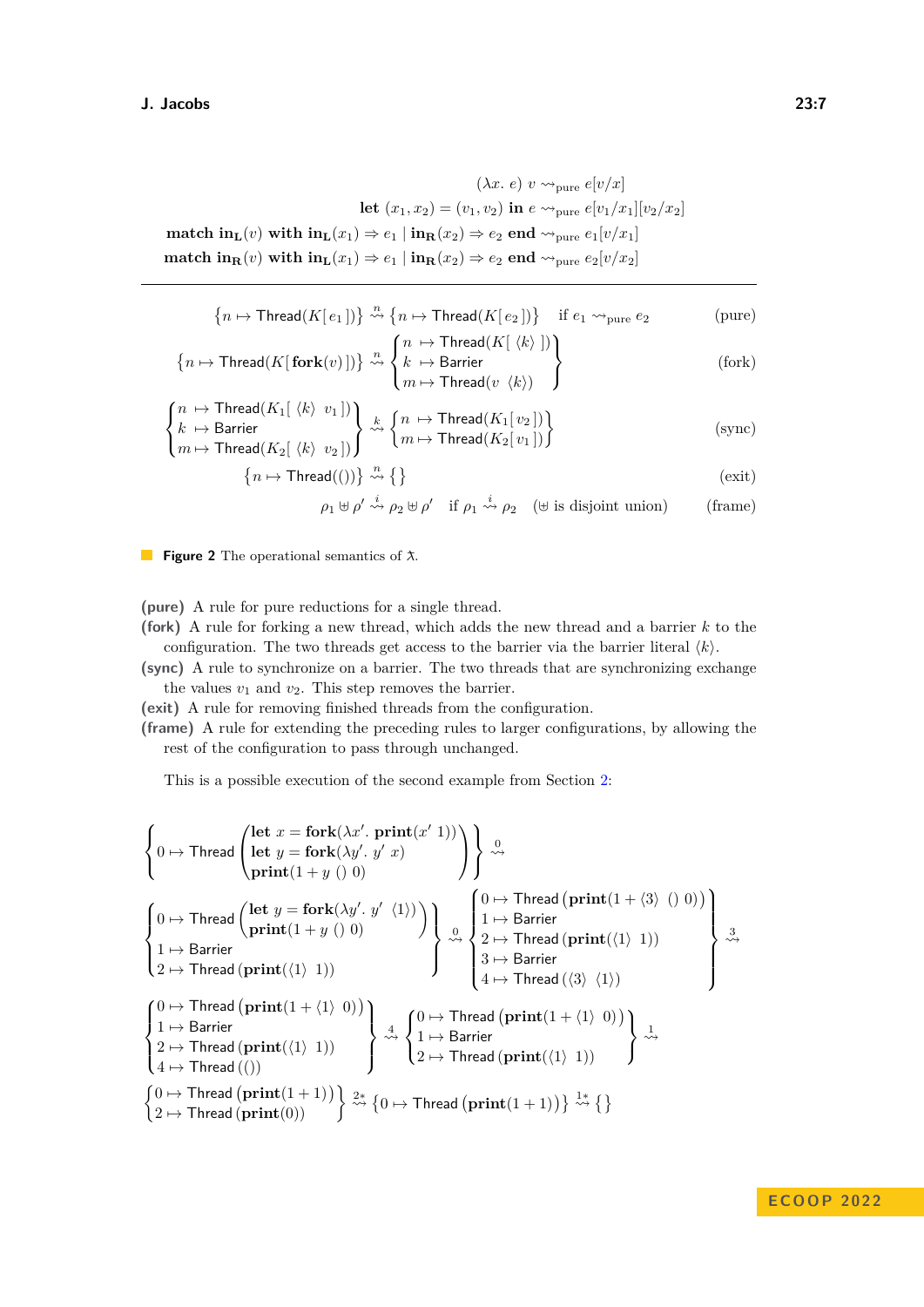## **23:8 A Self-Dual Distillation of Session Types (Pearl)**

For simplicity, we treat **print** on natural numbers as a no-op that returns (), instead of adding an output log to the semantics, because whether or not **print** logs its output somewhere does not affect the further execution of the program.

While untyped  $\lambda$  programs can easily get stuck, for instance if one side throws away its barrier, or sets up cyclic waiting dependencies, well-typed ¯*λ* programs never get stuck. More formally, we prove *global progress* (in Section [5\)](#page-11-0), which means that if we start with an initial program *e* : **1**, then any non-empty configuration we can reach from *e* can step further. But first, we will see how to encode session types in  $\lambda$ .

### <span id="page-7-0"></span>**4 Encoding session types in**  $\lambda$

Despite being very simple,  $λ$ 's type system can encode session types. There are five basic session type constructors:

$$
s \in Session \stackrel{\Delta}{=} \mathsf{End} \mid !\tau.s \mid ?\tau.s \mid s \oplus s \mid s \& s
$$

The type **!***τ.s* means to send a value of type *τ* and then continue with *s*. Dually, **?***τ.s* means to receive a value of type  $\tau$  and then continue with *s*. The type  $s_1 \oplus s_2$  indicates that we have a choice of continuing either with protocol  $s_1$  or with  $s_2$ . Dually, the type  $s_1 \& s_2$  means that we receive a choice from the other side: either we have to continue with protocol  $s<sub>1</sub>$  or with protocol  $s_2$ , depending on what the other side chose. Lastly, the protocol **End** means that we are done with the channel and we must deallocate it. Session types make the notion of duality explicit using the function dual :  $Session \rightarrow Session$ :

dual(End)  $\triangleq$  End  $dual(l\tau,s) \triangleq ?\tau.dual(s)$  $dual(?7.5) \triangleq !7. dual(s)$  $dual(s_1 \oplus s_2) \triangleq dual(s_1) \& dual(s_2)$  $dual(s_1 \& s_2) \triangleq dual(s_1) \oplus dual(s_2)$ 

The idea is that if our channel has type *s*, then the channel of the party we are communicating with has type  $dual(s)$ . This is the list of channel operations and their types:

 $fork_{GV}: (s \rightarrow o 1) \rightarrow dual(s)$ 

Fork off a new thread running the closure. Passes a channel of type *s* to the child thread, and returns a channel of type  $dual(s)$  to the main thread.

 $close:$  **End**  $\rightarrow$  1

Close and deallocate the channel. Returns unit ().

 ${\rm send}:$ **!** $\tau.s \times \tau \to s$ 

Send a message of type *τ* to the channel. Returns a new channel of type *s* for performing the rest of the protocol.

**receive :**  $? \tau . s \rightarrow s \times \tau$ 

Receive a message from the channel. Returns a pair  $s \times \tau$  of the channel for performing the rest of the protocol (type *s*) and the message received (type  $\tau$ ).

 $t \in \mathbb{R}$  **:**  $s_1 \oplus s_2 \rightarrow s_1$ 

In a branching protocol, choose the left branch. Returns a channel of the chosen type.  $t \text{ell}_R : s_1 \oplus s_2 \rightarrow s_2$ 

In a branching protocol, choose the right branch. Returns a channel of the chosen type.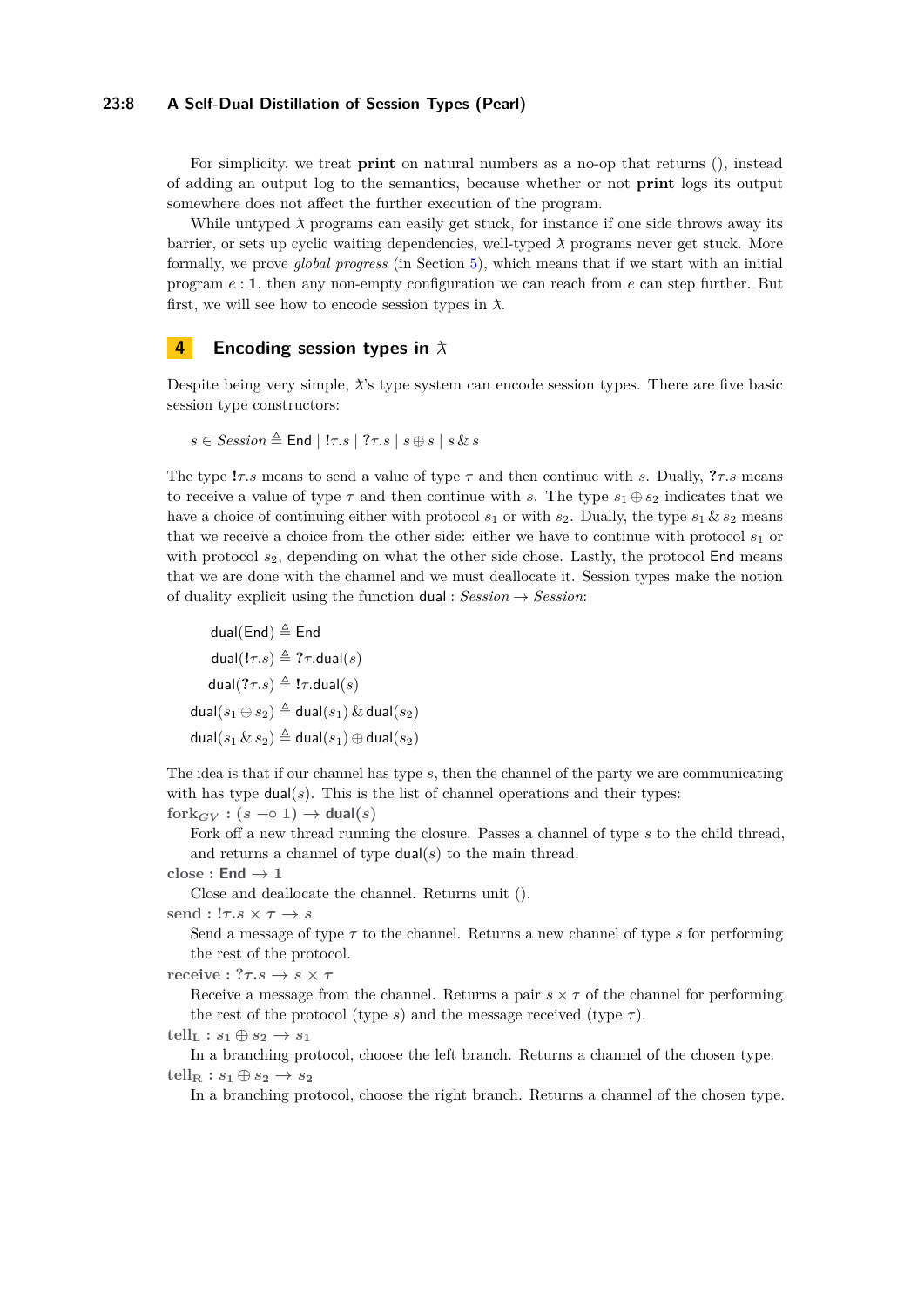$ask: s_1 & s_2 \rightarrow s_1 + s_2$ 

Receives the choice made by the other side. Returns a sum type, which is  $\mathbf{in}_{\mathbf{L}}(c)$  with *c* :  $s_1$  if the left branch was chosen by the other side, and  $\mathbf{in}_{\mathbf{R}}(c)$  with  $c$  :  $s_2$  if the right branch was chosen.[5](#page-8-0)

We will encode channels as  $\lambda$ 's barriers, and we therefore encode a session type  $s$  as a linear function type  $\tau_1 \sim \tau_2$  where  $\tau_1, \tau_2$  are determined from *s*. Intuitively, the sending side not only transfers the values specified by the protocol, but also a continuation channel for the remainder of the protocol. The continuation channel is connected to a tiny messenger thread, which is responsible for synchronizing with the old barrier, as we did in Section [2.](#page-1-0) We define an encoding function  $\llbracket \cdot \rrbracket$  : *Session*  $\rightarrow Type$  that converts a session type to a  $\lambda$  type. The encoding of session types into  $\lambda$  types is as follows:

$$
\begin{aligned}\n\llbracket \text{End} \rrbracket &\triangleq 1 \multimap 1 \\
\llbracket !\tau.s \rrbracket &\triangleq \llbracket \text{dual}(s) \rrbracket \times \tau \multimap 1 \\
\llbracket ?\tau.s \rrbracket &\triangleq 1 \multimap \llbracket s \rrbracket \times \tau \\
\llbracket s_1 \oplus s_2 \rrbracket &\triangleq \llbracket \text{dual}(s_1) \rrbracket + \llbracket \text{dual}(s_2) \rrbracket \multimap 1 \\
\llbracket s_1 \& s_2 \rrbracket &\triangleq 1 \multimap \llbracket s_1 \rrbracket + \llbracket s_2 \rrbracket\n\end{aligned}
$$

Using this encoding, we can implement channel operations with type signatures matching their native session-typed version, provided we use the encoding:

| ${\bf fork}_{GV} : (\llbracket s \rrbracket \multimap {\bf 1}) \rightarrow \llbracket {\sf dual}(s) \rrbracket$    | for $\mathbf{k}_{GV}(x) \triangleq \mathbf{fork}(x)$                                            |
|--------------------------------------------------------------------------------------------------------------------|-------------------------------------------------------------------------------------------------|
| close : $\llbracket \mathsf{End} \rrbracket \to 1$                                                                 | $\mathbf{close}(c) \triangleq c()$                                                              |
| send : $\llbracket !\tau.s \rrbracket \times \tau \to \llbracket s \rrbracket$                                     | $\mathbf{send}(c, x) \triangleq \mathbf{fork}(\lambda c', c(c', x))$                            |
| $\text{receive}: \llbracket ?\tau.s \rrbracket \to \llbracket s \rrbracket \times \tau$                            | receive $(c) \triangleq c$ ()                                                                   |
| tell <sub>L</sub> : $[s_1 \oplus s_2] \rightarrow [s_1]$                                                           | $\text{tell}_{\textbf{L}}(c) \triangleq \text{fork}(\lambda c'. c \text{ in}_{\textbf{L}}(c'))$ |
| tell <sub>R</sub> : $[s_1 \oplus s_2] \rightarrow [s_2]$                                                           | $\text{tell}_{\mathbf{R}}(c) \triangleq \text{fork}(\lambda c'. c \text{ in}_{\mathbf{R}}(c'))$ |
| $\textbf{ask}: \llbracket s_1 \& s_2 \rrbracket \rightarrow \llbracket s_1 \rrbracket + \llbracket s_2 \rrbracket$ | $ask(c) \triangleq c()$                                                                         |

The fork operation for channels simply delegates to the fork operation of  $\lambda$ , because a channel is represented as a barrier.

### **Formal statement of well-typedness of the encodings**

You may note that while there is an encoding function  $\lceil \cdot \rceil$  of session types into  $\lambda$  types, there is no explicit encoding function of GV terms to  $\lambda$  terms. This is intentional: because the translation is *local*, the definitions above can be viewed as *syntactic abbreviations* or *macros*. For instance, we can define the abbreviation

 $\mathbf{t}$ **ell**<sub>**L**</sub>  $\triangleq \lambda c$ . **fork**( $\lambda c'$ *. c* **in**<sub>**L**</sub>(*c*'))

<span id="page-8-0"></span><sup>&</sup>lt;sup>5</sup> In the original GV, branching was combined with receiving a choice. We decouple them, and let receiving a choice return a sum type, which can subsequently be pattern matched on using **match**.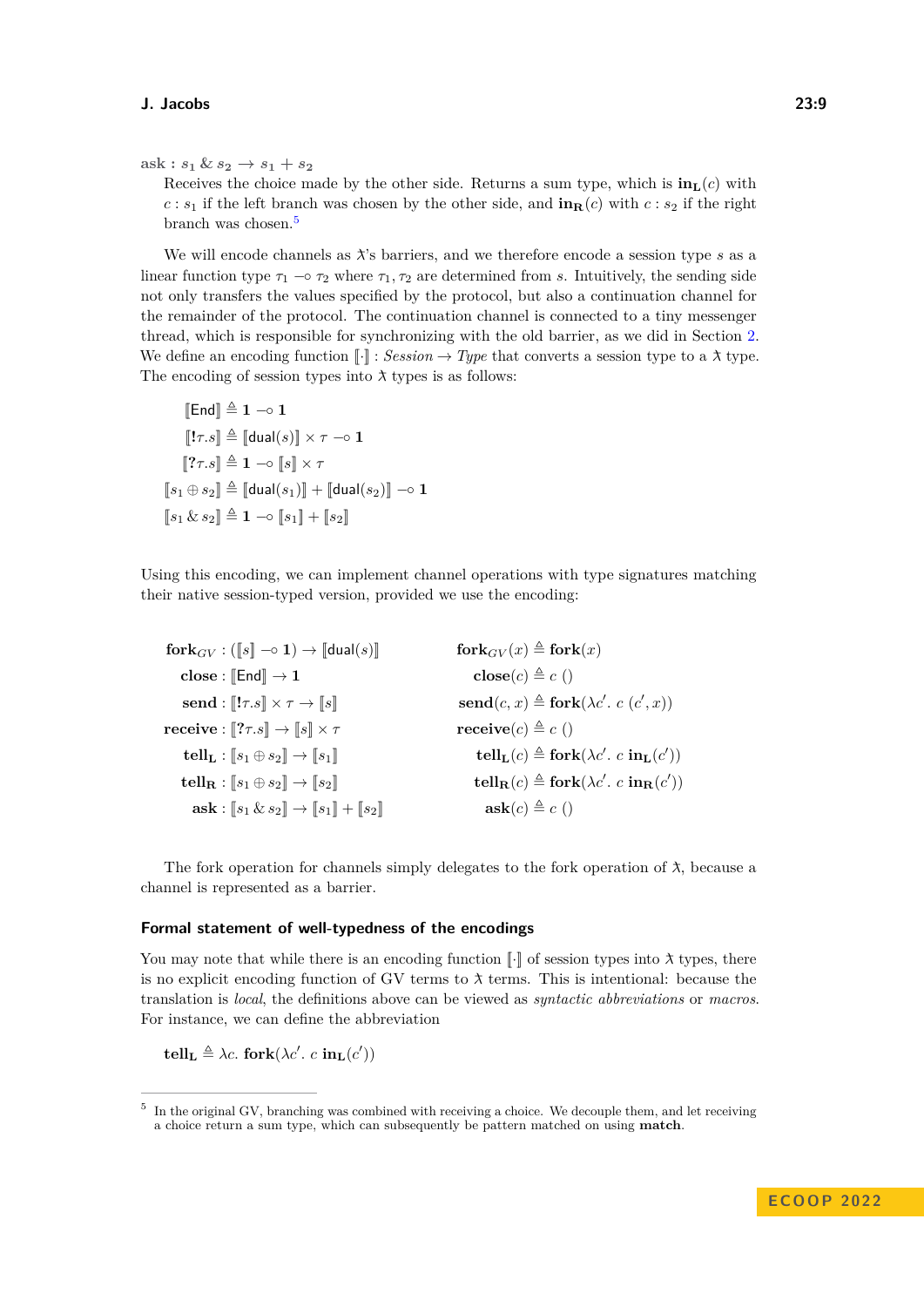### **23:10 A Self-Dual Distillation of Session Types (Pearl)**

of the **tell**<sub>L</sub> channel operation as a closed syntactic  $\lambda$  term. We can then *prove* that for all session types  $s_1$  and  $s_2$ , the typing judgement

$$
\emptyset \vdash \mathbf{tell}_\mathbf{L} : \llbracket s_1 \oplus s_2 \rrbracket \rightarrow \llbracket s_1 \rrbracket
$$

for the **tell<sub></sub>**, term given above is derivable from  $\lambda$ 's typing rules. The most interesting case is **fork**; in order to prove

 $\emptyset \vdash$  fork : ( $\llbracket s \rrbracket \multimap \mathbf{1}$ )  $\rightarrow$   $\llbracket$ dual(s) $\rrbracket$ 

for all session types  $s$ , we rely on the following lemma about dual and the encoding  $\lceil \cdot \rceil$ :

 $(\llbracket s \rrbracket = \tau_1 \multimap \tau_2) \iff (\llbracket \mathsf{dual}(s) \rrbracket = \tau_2 \multimap \tau_1)$ 

That is, if the session types are dual in the session types sense, then their encodings are dual in the  $\lambda$  sense.

The advantage of this approach is its simplicity and that we can freely intermix channels with direct usage of barriers in the same program. However, for our simulation result (Section [4.1\)](#page-10-0), we do need an explicit definition of GV syntax and a translation of GV terms to  $\lambda$  terms.

#### **A note on the mechanization and** *n***-ary choice**

We can combine *n*-ary choice with sending/receiving a message in a single communication step using *n*-ary sum types:

 $\textbf{sendchoice}_{\textbf{i}}: !{\{i: \tau_{i}.s_{i}\}_{i\in I}\times \tau_{i}\rightarrow s_{i}}$  $\textbf{receivechoice}:}$   $? \{i\colon \tau_i.s_i\}_{i\in I} \rightarrow \Sigma_{i\in I}\, s_i\times \tau_i$ 

This can also be encoded in  $\lambda$ , and is what is provided by the mechanization [\(7\)](#page-17-0):

 $\mathbf{sendchoice_i}(c, x) \triangleq \mathbf{fork}(\lambda c'. c \mathbf{in_i}(c', x))$ **receivechoice** $(c) \triangleq c$  ()

### **Encoding**  $\lambda$  **in GV**

We can also do the encoding the other way around, and implement  $\lambda$ 's fork in terms of GV's channel constructs:

```
for\mathbf{k}_{\mathbf{\hat{r}}}(f) \triangleq
```
**let**  $c_1 = \mathbf{fork}_{GV}(\lambda c'_1, f(\lambda v', \mathbf{let } c'_2 = \mathbf{send}(c'_1, v'))$ **let**  $(c'_3, v) = \text{receive}(c'_2)$  $\mathbf{close}(c'_3); v))$  $\lambda v$ . **let**  $(c_2, v')$  = **receive** $(c_1)$ **let**  $c_3 = \textbf{send}(c_2, v)$  $\mathbf{close}(c_3); v'$ 

Given how short the encodings of GV's channel operations in  $\lambda$  are, it is perhaps surprising that the other way around requires comparatively more code.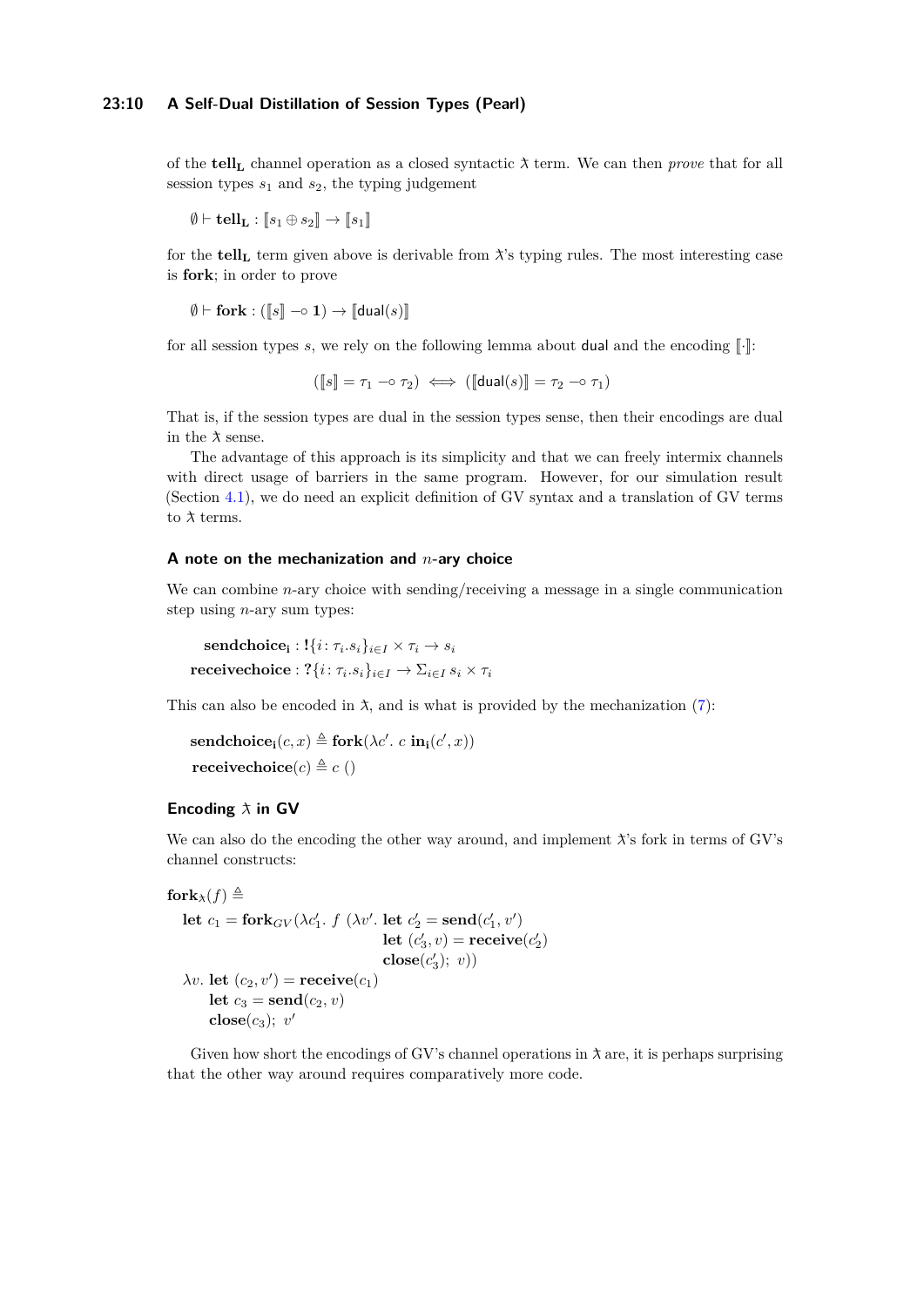# <span id="page-10-0"></span>**4.1 Simulation of GV's semantics with**  $\lambda$ **'s semantics**

To show that the encoding makes sense, we prove that we can simulate an asynchronous version of GV using  $\lambda$ 's semantics. We use an asynchronous semantics ( $\sim_{GV}$ ) for GV, so the GV configuration contains buffers. For details about the GV semantics used in the proof, we refer the reader to the mechanization (Section [7\)](#page-17-0). The key idea behind the simulation is that each message in a buffer on the GV side corresponds to a messenger thread on the  $\lambda$  side. Whenever a message is put in a buffer on the GV side, a messenger thread is created on the ¯*λ* side, and the messenger thread will be waiting to synchronize with a barrier. Whenever a message is received from a channel's buffer on the GV side, the receiver and the messenger thread execute their sync operation on the  $\lambda$  side, which sends the message to the receiver and allows the messenger thread to terminate.

Formally, we start with an encoding  $\llbracket e \rrbracket$  that translates GV terms to the corresponding  $\lambda$  terms by replacing all occurrences of GV channel operations with their  $\lambda$  definitions given above. We then extend this translation to configurations [[*ρ*]], The translation on configurations replaces each buffer in the GV heap with a sequence of  $\lambda$  messenger threads, with one messenger thread per message in the buffer. With these notions at hand, we can show that the  $\lambda$  encodings simulate the GV semantics.

# <span id="page-10-1"></span>**Example 1** (Simulation). *If*  $\rho \rightsquigarrow_{GV} \rho'$  then  $[\![\rho]\!] \rightsquigarrow^* [\![\rho']\!]$

This lemma has been mechanized in Coq (Section [7\)](#page-17-0). We need the transitive closure  $(\leadsto^*)$  on the  $\lambda$  side, because a single step in the GV semantics can correspond to multiple steps in the  $\lambda$  semantics, since the  $\lambda$  semantics does extra administrative  $\beta$ -reductions. For instance, when the GV program does a **send**( $c, v$ ) operation, it places the message  $v$  in the buffer in one step. The translated  $\lambda$  program on the other hand spawns a messenger thread with  $[\text{send}(c, v)] = \text{fork}(\lambda c'. c (c', v))$ , which initializes the new thread with the term  $(\lambda c'. c (c', v)) \langle k \rangle$  where  $\langle k \rangle$  is the newly created barrier. The messenger thread then performs the *β*-reduction, resulting in an extra step on the  $\lambda$  side.

To get a full operational correspondence  $[14]$ , we need a second "reflection" lemma stating that if the image of the translation  $\llbracket \rho \rrbracket$  takes a step, then this step can be matched with a corresponding step in the GV semantics. Note that this only holds for well-typed terms: if we have the ill-typed term **receive**( $\lambda x$ . x) in the GV source, this is translated to well-typed  $(\lambda x. x)$ () in  $\lambda$ . Thus, whereas **receive**( $\lambda x. x$ ) gets stuck in the GV semantics, its translation does not get stuck in the  $\lambda$  semantics. We do expect a full operational correspondence to hold for well-typed terms, but while we have mechanized the proof of the simulation direction (Lemma [1\)](#page-10-1), we have not mechanized a full operational correspondence. With a full operational correspondence it would be possible to lift  $\lambda$ 's deadlock freedom result to GV, and it would be interesting to see whether using  $\lambda$  as a "proof IR" in this manner is a viable strategy for proving deadlock freedom of GV.

# **4.2 Summary**

To add GV's session types to linear *λ*-calculus, we need to add the 5 new session type formers, the notion of duality, and the 7 session type operations. In contrast,  $\lambda$  only adds one new operation, **fork**, and no new type formers and no notion of duality. Nevertheless, we have seen that we can encode session types in  $\lambda$ .

The encoding creates a new thread to store each message. Thus,  $\lambda$  should not be viewed as a practical way to implement session types, but as a theoretical calculus, like other calculi that create one thread per message, such as the asynchronous  $\pi$ -calculus.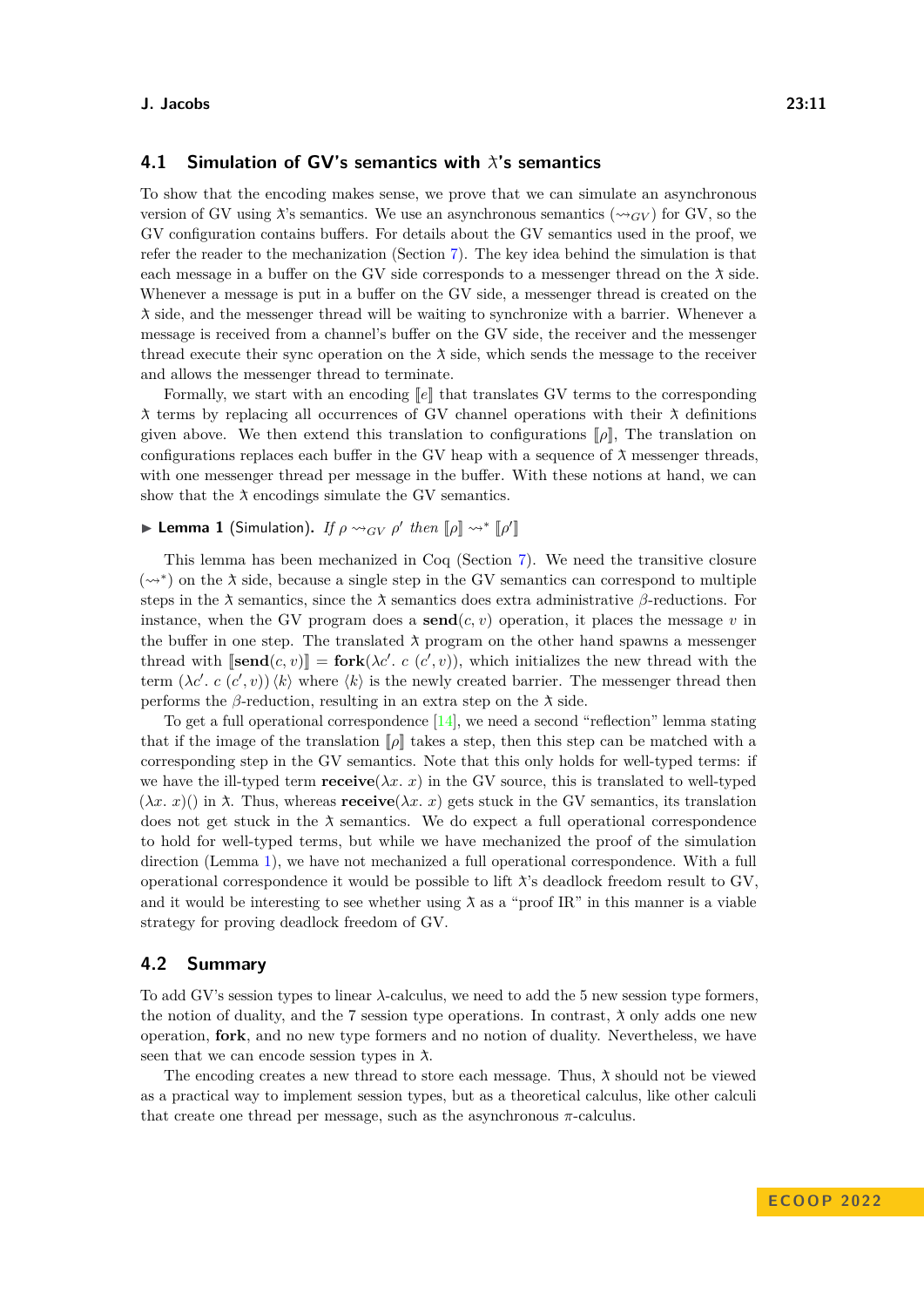### **23:12 A Self-Dual Distillation of Session Types (Pearl)**

# <span id="page-11-0"></span>**5 Deadlock freedom, leak freedom, and global progress**

Linear typing in  $\lambda$  guarantees strong properties for well-typed programs:

**Type safety:** threads never get stuck, except by synchronizing with a barrier. **Global progress:** a non-empty configuration can always take a step. **Strong deadlock freedom:** no subset of the threads gets stuck by waiting for each other. **Memory leak freedom:** all barriers in the configuration remain referenced by a thread.

These properties are all inequivalent in strength: none of the 4 properties is strictly stronger than another. In Section [5.3](#page-14-0) we consider a property that is strictly stronger than these 4, but we will first focus on *global progress* (Section [5.1\)](#page-11-1), as ideas behind the proof of global progress (Section [5.2\)](#page-13-0), are also sufficient to prove the stronger property (Section [5.3\)](#page-14-0).

# <span id="page-11-1"></span>**5.1 Global progress**

Let us consider the formal statement of global progress:

<span id="page-11-2"></span>▶ Theorem 2 (Global progress).

*If*  $\emptyset \vdash e : \mathbf{1}$ *, and*  $\{0 \mapsto \mathsf{Thread}(e)\} \rightsquigarrow^* \rho$ *, then either*  $\rho = \{\}$  *or*  $\exists \rho'. \rho \rightsquigarrow \rho'.$ 

Intuitively, global progress states that if we start with a well-typed program, then any configuration we reach is either empty (*i.e.,* all threads have terminated and all barriers have been deallocated), or the configuration can perform a step. This property relies on linear typing, as  $\lambda$  programs that violate linearity can deadlock and create a non-empty configuration that cannot step. A simple example is if one side does not use its barrier:

**let**  $x =$  **fork**( $\lambda x'$ . ()) **in**  $x \neq 0$  Deadlock!

This deadlock is prevented by the linear type system, which ensures that each barrier is used *exactly once*. More complicated deadlocks are also possible in untyped programs, in which there is a circle of threads  $[T_1][T_2][T_3][T_4]$  connected by barriers  $\bullet \bullet \bullet \bullet \bullet$  that are trying to synchronize  $( \rightarrow )$  in a cycle:



No thread can make progress because the threads are all synchronizing on different barriers. This shows that a simplistic scheme to prove deadlock freedom cannot work: we must somehow rule out such cycles. Fortunately, the linear type system ensures that the graph of connections between threads has the shape of a *forest* (*i.e.,* collection of trees, *i.e.,* an acyclic graph), and thus such circular deadlocks cannot happen. To see why the graph remains acyclic, consider what happens when we **fork**:

let  $x_1 =$  **fork**(...) let  $x_2 =$ **fork**(...) let  $x_3 =$ **fork**(...) **let**  $y = \textbf{fork}(\lambda y'. \quad \cdots x_2 \cdots x_3 \cdots)$  $\cdots$   $x_1$   $\cdots$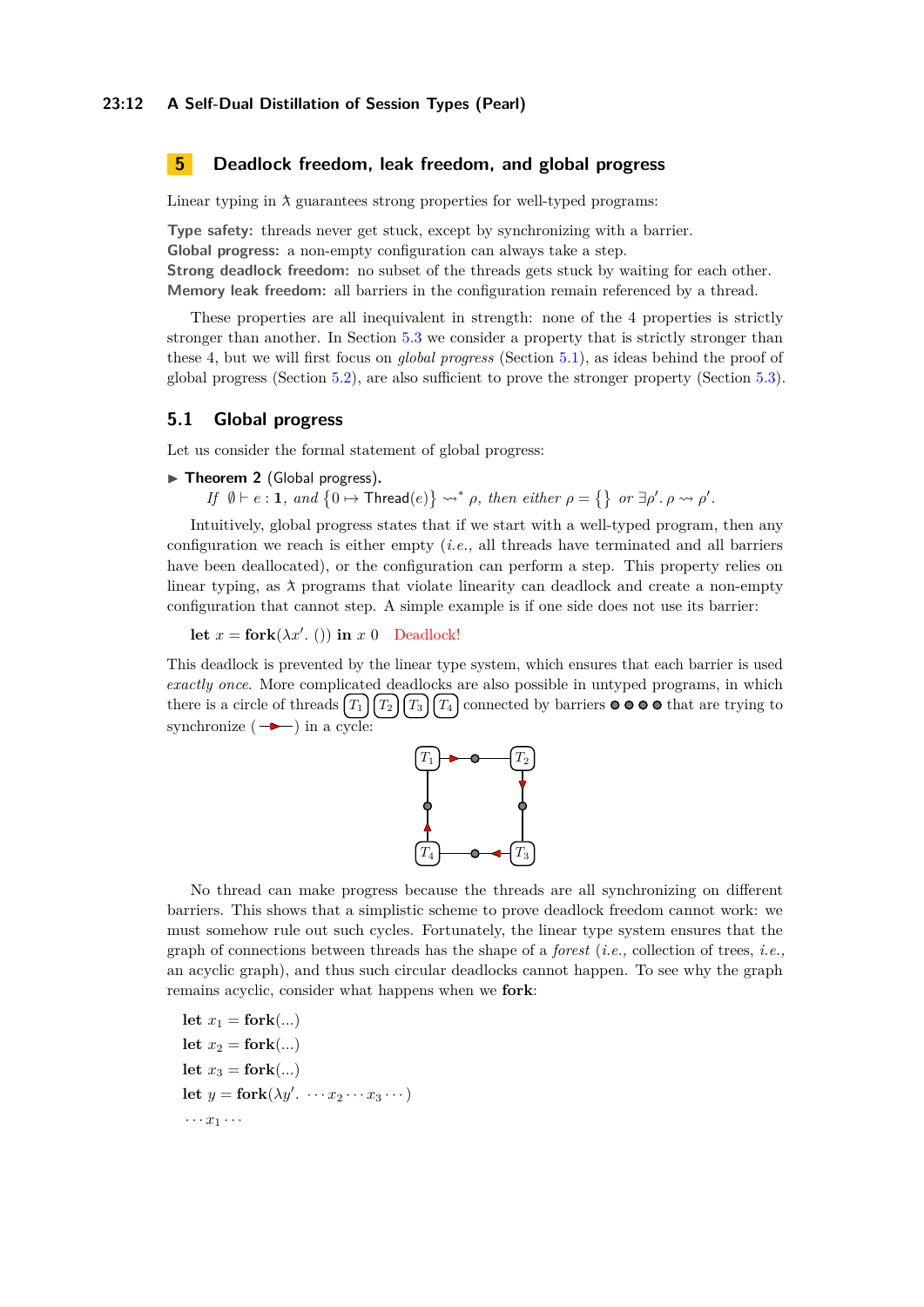At the fourth **fork**, the barriers  $x_2$  and  $x_3$  are transferred to the new thread via lexical scoping, while the main thread keeps  $x_1$  for itself. This is what happens to the graph:



On the left hand side, we have the thread *T*<sup>1</sup> that is about to perform the fourth **fork**. It currently owns 3 barriers  $x_1, x_2, x_3$ , which are connected to the rest of the graph. After the fork, we have the new thread  $T_2$ , which is connected to  $T_1$  by means of a new barrier. Crucially, the barriers  $x_2$  and  $x_3$  of the barriers that  $T_1$  used to own were transferred to  $T_2$ by means of lexical scoping. Nevertheless, as one can see in the figure above, if the graph of the configuration before the fork was acyclic, then the graph of the configuration after the fork is also acyclic. The same applies to a synchronization step, when values containing potentially multiple barriers are exchanged:



On the left, *T*<sup>1</sup> and *T*<sup>2</sup> each own 3 barriers, and they are also connected by a barrier. On the right, after the synchronization has taken place, the barrier between them has disappeared. Two of the barriers of  $T_1$  were transferred to  $T_2$ , and one of the barriers of  $T_2$  was transferred to *T*1. Once again, if the graph on the left was acyclic, then the graph on the right will still be acyclic.<sup>[6](#page-12-0)</sup>

The other operations of  $\lambda$  do not change the connections in the graph. Therefore, a program starts with a single thread, and then grows and alters its graph in a dance of fork and sync steps, but the graph remains acyclic at all times.

In the next section we will see in a bit more detail how the acyclicity of the graph is used in the proof of global progress.

**Related work** Graph theoretic deadlock-freedom arguments are common in the session types literature and have previously been made by Carbone [\[5\]](#page-20-11), Lindley and Morris [\[21\]](#page-21-1), and Fowler, Kokke, Dardha, Lindley, and Morris [\[10\]](#page-20-4).

<span id="page-12-0"></span><sup>&</sup>lt;sup>6</sup> When one looks at the picture of the synchronizing threads, it seems that  $T_1$  becomes totally disconnected from *T*<sup>2</sup> after the synchronization. This means that the threads can only communicate *once*. Yet the session-typed channel encoding seems to make it possible to communicate several times. Exercise for the reader: what is the solution to this paradox?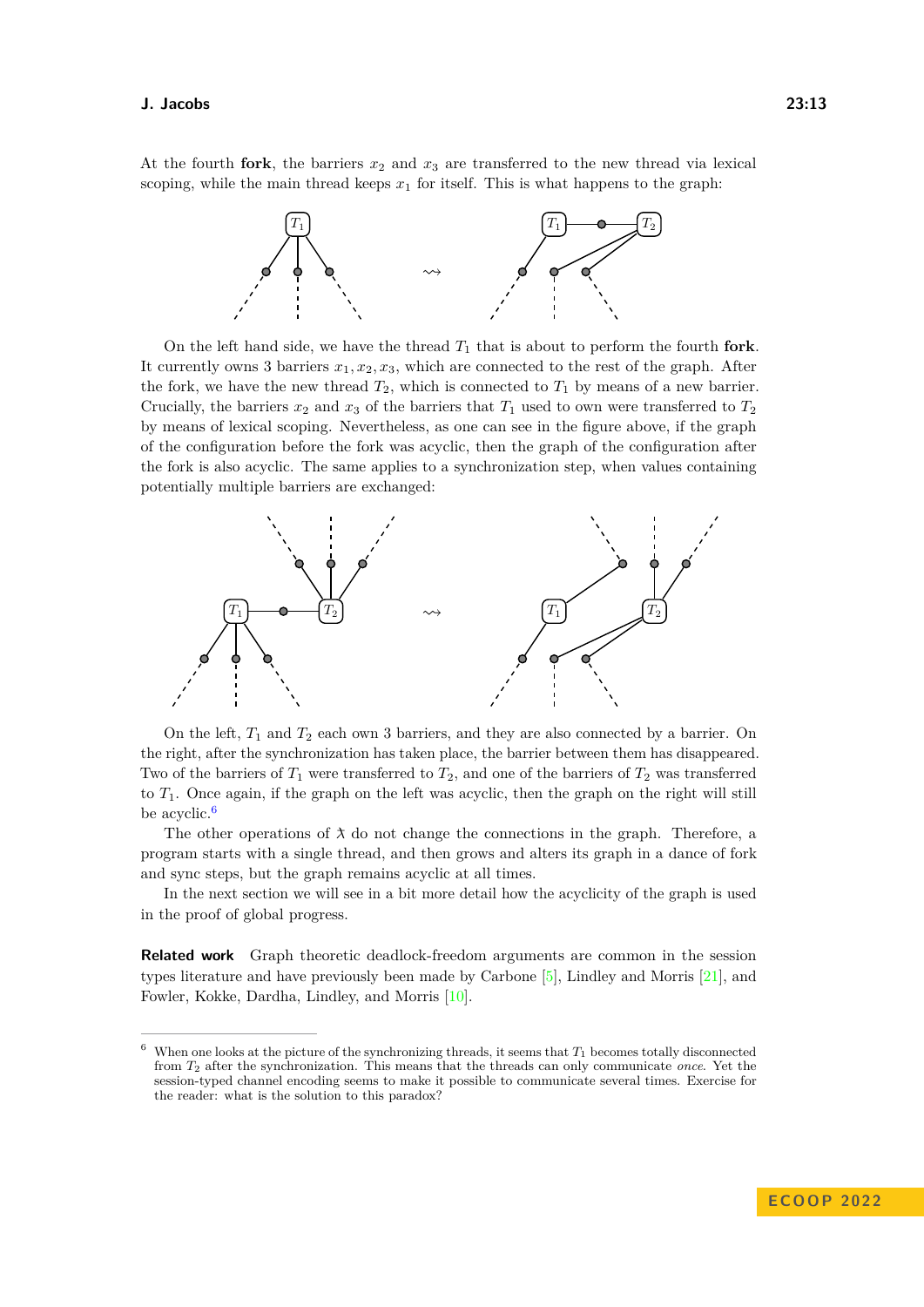<span id="page-13-1"></span>
$$
\frac{\Sigma; \Gamma, x:\tau_1 \vdash e:\tau_2}{\emptyset; x:\tau \vdash x:\tau} \qquad \frac{\Sigma; \Gamma, x:\tau_1 \vdash e:\tau_2}{\Sigma; \Gamma \vdash \lambda x.\ e:\tau_1 \multimap \tau_2}
$$
\n
$$
\frac{\Sigma_1; \Gamma_1 \vdash e_1: \tau_1 \multimap \tau_2}{\Sigma_1, \Sigma_2; \Gamma_1, \Gamma_2 \vdash e_1 \ e_2: \tau_2} \qquad \frac{\Sigma_2; \Gamma_2 \vdash e_2: \tau_1}{\Sigma_1, \Sigma_2 \vdash e_1 \ e_2: \tau_2}
$$

**Figure 3** Run-time type system (selected rules).

# <span id="page-13-0"></span>**5.2 Structure of the global progress proof**

This section gives more detail about how the acyclicity of the connection graph is used to prove global progress. For the full details, the interested reader is referred to the mechanization (Section [7\)](#page-17-0).

Global progress states that if the configuration is non-empty, then it can take a step. Formally, there are several types of stuck configurations to rule out. Perhaps the configuration has a single thread and no barriers, but the thread is stuck on a type error (violating type safety). Or perhaps the configuration consists of just one barrier and no threads (violating memory leak freedom). Or perhaps there is a single thread and a single barrier, and the thread is trying to synchronize but is stuck due to the absence of a partner to synchronize with (violating deadlock freedom).

The aforementioned stuck configurations and more complicated variations are ruled out by keeping track of sufficient type information and local invariants for each object in the configuration (*e.g.,* that a barrier is always connected to exactly two threads, and that the types of the references to the barrier are dual  $\tau_1 \sim \tau_2$  and  $\tau_2 \sim \tau_1$ ). The interesting case is when the types are all locally correct, but the configuration is still deadlocked due to cyclic waiting. This case is ruled out by proving that well-typed programs maintain the invariant that the connection graph is acyclic, which implies that cyclic waiting cannot happen.

Formally, we define a *well-formedness* invariant of configurations, that maintains welltypedness of the threads as well as the acyclicity of the connection graph. For the welltypedness, we use the run-time type system in Figure [3.](#page-13-1) [7](#page-13-2) The rules of the run-time type system correspond to the rules of the static type system, plus one additional rule for typing barrier literals  $\langle k \rangle$ . The typing judgment uses an additional Σ-context for typing those barrier literals.

We say that a configuration  $\rho$  is *well-formed* if we have an *acyclic* graph  $G$  (*i.e.*, an undirected forest) where the vertices correspond to the entries of the configuration, and the edges (between threads and barriers) are labeled with types, such that for each vertex *i* in *G*:

- If  $\rho(i)$  = Thread(*e*) then  $\Sigma$ ;  $\emptyset \vdash e : \mathbf{1}$ , where  $\Sigma$  is given by the types on the edges of the barriers connected to vertex *i*.
- If  $\rho(i)$  = Barrier then vertex *i* has edges to two different threads, labeled with dual types *τ*<sub>1</sub> −○ *τ*<sub>2</sub> and *τ*<sub>2</sub> −○ *τ*<sub>1</sub>.

These conditions ensure that the graph structure matches the structure of the configuration: if we have a barrier literal  $\langle k \rangle$  somewhere in the expression *e* of thread *n*, then the first condition ensures that we have an edge between *n* and *k*, labeled with a type  $\tau_1$  –◦  $\tau_2$ 

<span id="page-13-2"></span> $7$  Our run-time type system in Coq makes use of separation logic, following  $[18]$ . This is equivalent to the type system in the figure, but easier to work with in a proof assistant.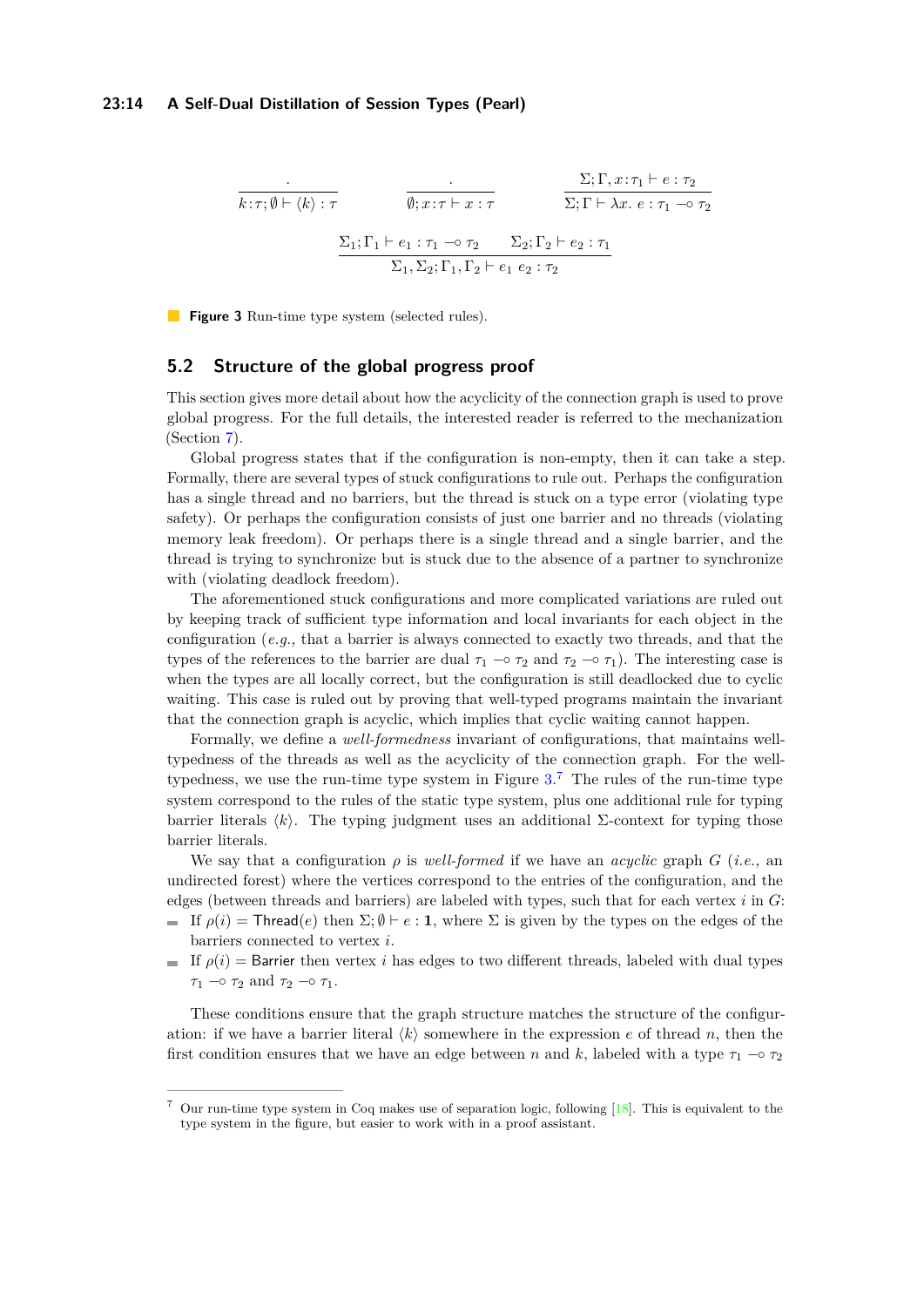to make expression *e* well-typed. The second condition then ensures that there is a second thread with barrier literal  $\langle k \rangle$  in its expression, with type  $\tau_2 \sim \tau_1$ . Note that the two occurrences of the very same barrier literal  $\langle k \rangle$  have two different types in the two different threads.

Now that the configuration invariant has been defined, proof of global progress (Theorem [2\)](#page-11-2) can be structured as follows. Using well-typedness, we are able to show that the only way a configuration can get stuck is if all threads are trying to synchronize with a barrier. The invariant maintains that the graph structure is always acyclic. By a mathematical argument about graphs and the pigeonhole principle, we are then able to show that two of the threads must be synchronizing on the same barrier. Hence, at least one synchronization step can proceed, and we have global progress.

### <span id="page-14-0"></span>**5.3 Strengthened deadlock and memory leak freedom**

Global progress (Theorem [2\)](#page-11-2) rules out whole-program deadlocks. It also ensures that all barriers have been used when the program finishes. However, this theorem does not guarantee anything as long as there is still a single thread that can step. Thus it does not guarantee local deadlock freedom, nor memory leak freedom while the program is still running, and it does not even guarantee type safety: a situation in which a thread is stuck on a type error is formally not ruled out by this theorem as long as there is another thread that can still step.

Our goal is to find a formulation that is strictly stronger than these 4 properties, and from which they can be easily proved as corollaries. We take inspiration from [\[18\]](#page-20-12), and find a strengthened formulation of deadlock freedom on the one hand, and strengthened memory leak freedom on the other hand. These strengthened formulations of deadlock freedom and memory leak freedom are equivalent to each other, and they imply type safety and global progress. In order to state these, we need the relation *i* waiting<sub>*p*</sub> *j*, which says that  $i \in \text{dom}(\rho)$ is waiting for  $j \in \text{dom}(\rho)$ .

Intuitively, the meaning of waiting<sub> $\rho$ </sub> is as follows. When a barrier *k* gets allocated, the literal  $\langle k \rangle$  appears in two threads  $n_1, n_2$ . In this case we say that *k* waiting<sub>*p*</sub>  $n_1$  and *k* waiting<sub> $\rho$ </sub> *n*<sub>2</sub>, because the barrier is waiting until the threads want to synchronize with it. Note that this relationship is dynamic: if the barrier literal  $\langle k \rangle$  is transferred to another thread, then the barrier is waiting for that new thread to synchronize with it. Whenever a thread *n* starts trying to synchronize with *k* by calling  $\langle k \rangle$  *v* for some value *v*, then the waiting relationship flips: we now say that the thread is waiting for the barrier, *i.e.,* that *n* waiting*<sup>ρ</sup> k*. Formally:

**Definition 3.** We have *i* waiting<sub>p</sub> *j if either:* **1.**  $\rho(i) =$  Barrier *and*  $\rho(j) =$  Thread(*e*) *and*  $\langle i \rangle \in e$ *, but*  $e \neq K[\langle i \rangle \langle v]$ *, or* **2.**  $\rho(i)$  = Thread(*e*) *and*  $\rho(j)$  = Barrier, *and*  $e = K[\langle j \rangle v]$ 

Using this notion, we can define what a partial deadlock/leak is. Intuitively, a partial deadlock is a situation in which there is some subset of the threads that are all waiting for each other. Because our notion of waiting also incorporates barriers, we generalize this to say that a *partial deadlock/leak* is a situation in which there is some subset of the threads and barriers that are all waiting for each other. Formally:

I **Definition 4** (Partial deadlock/leak)**.** *Given a configuration ρ, a non-empty subset S* ⊆  $dom(\rho)$  *is in a partial deadlock/leak if these two conditions hold:* 

- **1.** *No*  $i \in S$  *can step, i.e., for all*  $i \in S$ *,*  $\neg \exists \rho'. \rho \stackrel{i}{\leadsto} \rho'$
- 2. *If*  $i \in S$  *and*  $i$  waiting<sub> $\rho$ </sub>  $j$  *then*  $j \in S$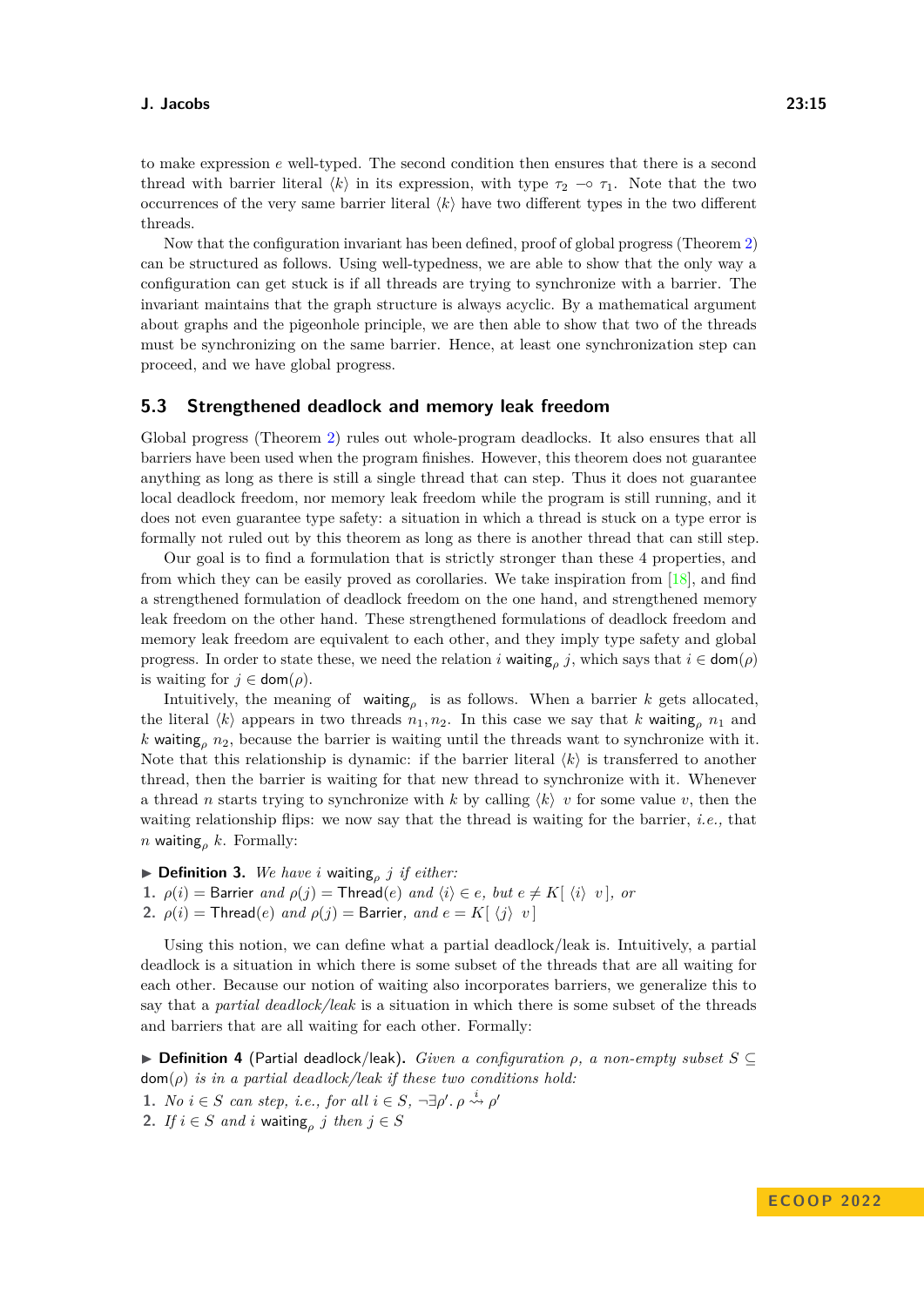### **23:16 A Self-Dual Distillation of Session Types (Pearl)**

This notion also incorporates memory leaks: if there is some barrier that is not referenced by a thread, then the singleton set of that barrier is a partial deadlock/leak. Similarly, a single thread that is not synchronizing on a barrier, is considered to be in a singleton deadlock if it cannot step. This way, the notion of partial deadlock incorporates type safety.

I **Definition 5** (Partial deadlock/leak freedom)**.** *A configuration ρ is deadlock/leak free if no*  $S \subseteq \text{dom}(\rho)$  *is in a partial deadlock/leak.* 

We also strengthen the standard notion of memory leak freedom, namely reachability, to incorporate aspects of deadlock freedom.

▶ **Definition 6** (Reachability). *We inductively define the threads and barriers that are* reachable  $in \rho: j_0 \in N$  *is reachable in*  $\rho$  *if there is some sequence*  $j_1, j_2, ..., j_k$  *(with*  $k \geq 0$ *) such that*  $j_0$  waiting<sub>p</sub>  $j_1$ , and  $j_1$  waiting<sub>p</sub>  $j_2, \ ...,\ and\ j_{k-1}$  waiting<sub>p</sub>  $j_k,$  and finally  $j_k$  can step in  $\rho, \ i.e.,$  $\exists \rho'. \, \rho \stackrel{j_k}{\leadsto} \rho'.$ 

Intuitively, an element  $j_0 \in \mathbb{N}$  is reachable if  $j_0$  can itself step or has a transitive waiting dependency on some  $j_k$  that can step. This notion is stronger than the usual notion of reachability, which considers objects to be reachable even if they are only reachable from threads that are blocked.

 $▶$  **Definition 7** (Full reachability). *A configuration ρ is* fully reachable *if all*  $i \in$  dom(*ρ*) *are reachable in ρ.*

As in [\[18\]](#page-20-12), our strengthened formulations of deadlock freedom and full reachability are equivalent for  $\lambda$ :

<span id="page-15-1"></span>**Find 1. 1 Figure 1** *A configuration*  $\rho$  *is deadlock/leak free if and only if it is fully reachable.* 

Furthermore, these notions imply global progress and type safety:

**Definition 9.** *A configuration*  $\rho$  *has the progress property if*  $\rho = \emptyset$  *or*  $\exists \rho', i \ldots \rho \stackrel{i}{\leadsto} \rho'$ .

**► Definition 10.** *A configuration*  $\rho$  *is safe if for all*  $i \in \text{dom}(\rho)$ , *either*  $\exists \rho', i \ldots \rho \stackrel{i}{\leadsto} \rho'$ , *or*  $\exists j. i$  waiting $\mathsf{g}_{\rho}$   $j.$ 

**Find 11.** *If a configuration*  $\rho$  *is deadlock/leak free (or equivalently, fully reachable), then ρ has the progress and safety properties.*

Our main theorem is thus that configurations that arise from well-typed programs are fully reachable and deadlock free:

<span id="page-15-0"></span>**Fineorem 12.** *If*  $\emptyset \vdash e : 1$  *and*  $\{0 \mapsto \text{Thread}(e)\} \rightsquigarrow^* \rho'$ , *then*  $\rho'$  *is fully reachable and deadlock/leak free.*

The proof of the reachability half of Theorem [12](#page-15-0) proceeds similarly to the proof of global progress (Theorem [2\)](#page-11-2). The difference between the proofs is that the proof of reachability needs to explicitly keep track of the reason why each object in the configuration is reachable, whereas global progress only needs to find one of the "roots" of the reachability relation (*i.e.,* threads that can step).

Theorem [8](#page-15-1) can then be used to obtain the deadlock freedom side of Theorem [12.](#page-15-0) The idea of the proof of Theorem [8](#page-15-1) is that the set of all unreachable objects forms a deadlock, if the set is non-empty.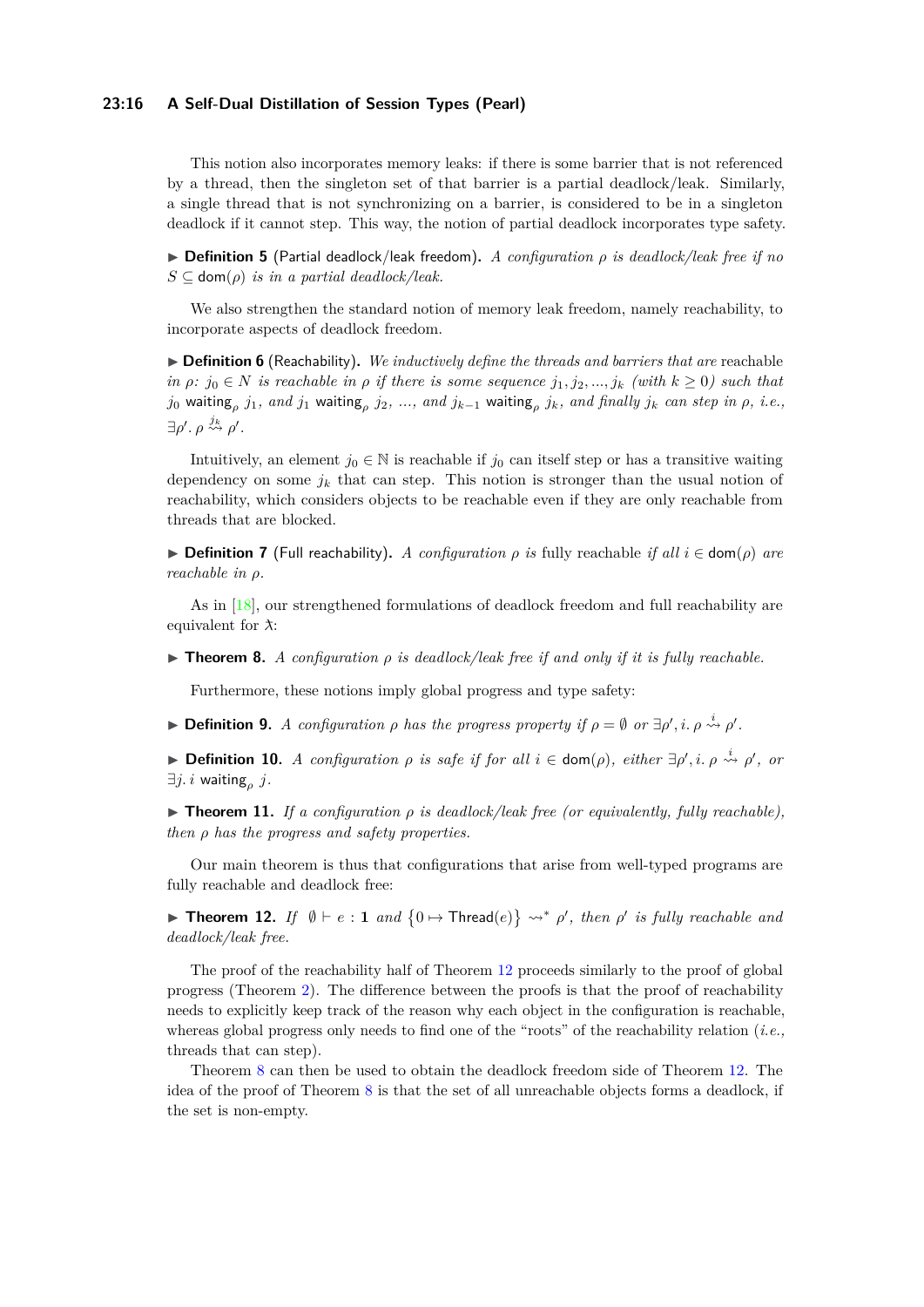# <span id="page-16-0"></span>**6 Extending**  $\lambda$  with unrestricted and recursive types

We add unrestricted types and recursive types as extensions. These can be omitted for a minimalistic language, but they enable us to do ordinary functional programming and recursive sessions in  $\lambda$ , bringing it closer to a realistic language in terms of features and expressiveness. The extended set of types is:

 $\tau \in Type ::= \mathbf{0} | \mathbf{1} | \tau \times \tau | \tau + \tau | \tau - \sigma \tau | \tau \to \tau | \mu a.\tau | a$ 

An equi-recursive interpretation of *µx.τ* avoids explicit (un)fold constructs [\[6\]](#page-20-13). Recursive types make the language Turing complete, because they allow us to define recursive functions with the Y-combinator<sup>[8](#page-16-1)</sup>, and together with sums and products can be used to encode algebraic data types. Because session types are encoded as ordinary types in  $\lambda$ , recursive sessions are automatically supported. This includes recursion through the message, as in *µs.* **?***s.*End, which is encoded as  $\mu a$ . **1**  $\sim$  (**1**  $\sim$  **1**)  $\times a$ .

Formally and in the mechanization (Section [7\)](#page-17-0), we use the coinductive method of Gay, Thiemann, and Vasconcelos  $[12]$  to handle equi-recursive types. This means that we formally do not have a syntactic *µa.τ* type constructor; instead we let the language of types be *coinductively generated*. Intuitively, this means that infinite types are allowed, and a recursive type  $\mu a.F(a)$  is represented as its infinite unfolding  $F(F(F(\cdots)))$ . We use a meta-level fixpoint (CoFixpoint in Coq) to construct infinite/circular types. By using this method we do not need an additional typing rule for unfolding recursive types, since types are already identified up to unfolding.

In order to make interesting use of recursive types, it is necessary to add *unrestricted types*, which are types for which the linearity restriction is lifted, so that they can be duplicated and discarded freely. A linear function can only be called once and hence cannot call itself, so recursive functions must have unrestricted type. Using unrestricted and recursive types, we do not need built-in recursion as we can encode recursive functions using the Y-combinator:

$$
Y: ((\tau_1 \to \tau_2) \to (\tau_1 \to \tau_2)) \to (\tau_1 \to \tau_2)
$$
  

$$
Y \triangleq \lambda f. (\lambda x. f (x x)) (\lambda x. f (x x))
$$

Here too it is apparent that since  $x$  is used twice, unrestricted as well as recursive types are required to type check the Y-combinator [\[18\]](#page-20-12).

In particular, we add the unrestricted function type  $\tau_1 \rightarrow \tau_2$  as a new type former. We can then define rules that determine which of the existing types are unrestricted, as follows: **0***,* **1** are unrestricted types

 $\tau_1 \times \tau_2$  and  $\tau_1 + \tau_2$  are unrestricted if  $\tau_1$  and  $\tau_2$  are unrestricted

 $\tau_1 \rightarrow \tau_2$  is always unrestricted, even for linear  $\tau_1$  and  $\tau_2$ 

 $\tau_1$  −  $\tau_2$  is always linear, even for unrestricted  $\tau_1$  and  $\tau_2$ 

Using unrestricted function types, we can encode the !*A* connective from linear logic as  $1 \rightarrow A$ , and ?*A* as  $A \rightarrow 1$ .

Formally and in the mechanization, unrestricted types are handled by splitting the typing context using a 3-part relation split  $\Gamma \Gamma_1 \Gamma_2$ , which intuitively says that  $\Gamma \equiv \Gamma_1, \Gamma_2$ , where variables of unrestricted type in Γ may occur in both  $\Gamma_1$  and  $\Gamma_2$  (see [\[18\]](#page-20-12) for details). We also make use of the predicate  $\Gamma$  unr to indicate that all variables in  $\Gamma$  must have unrestricted type. To extend the typing rules in Figure [1,](#page-5-0) we use split to split the context, and we use

<span id="page-16-1"></span><sup>8</sup> One could also add an explicit **letrec**.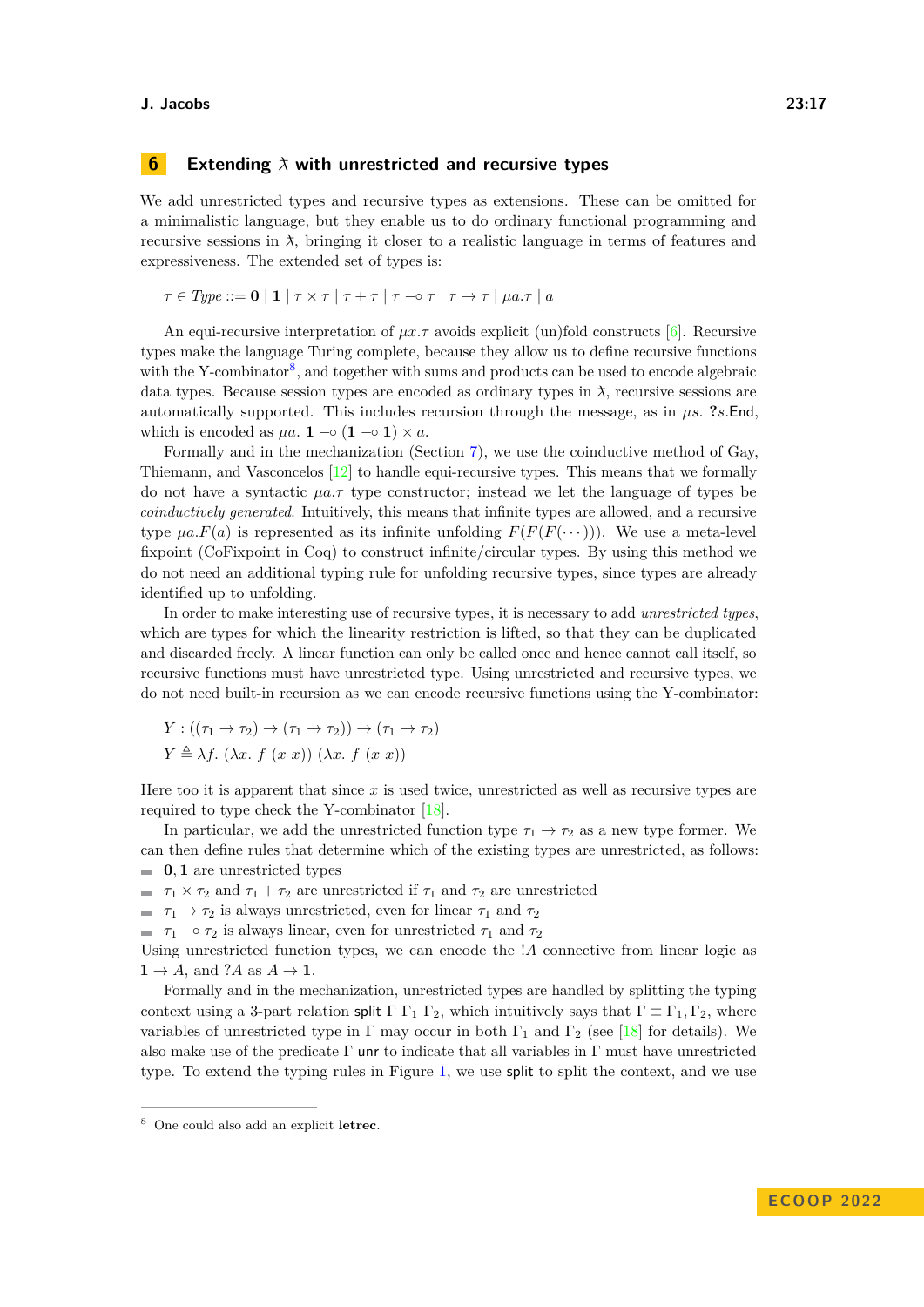### **23:18 A Self-Dual Distillation of Session Types (Pearl)**

Γ unr wherever an empty context is required in Figure [1.](#page-5-0) For example, here are the typing rules for variables and for pairs:

$$
\frac{\Gamma \text{ unr}}{\Gamma, x:\tau \vdash x:\tau} \qquad \qquad \frac{\Gamma_1 \vdash e_1:\tau_1 \qquad \Gamma_2 \vdash e_2:\tau_2 \qquad \text{split } \Gamma \Gamma_1 \Gamma_2}{\Gamma \vdash (e_1, e_2):\tau_1 \times \tau_2}
$$

The other rules and the rules of the run-time type system are amended analogously.

Unrestricted and recursive types are purely type-level features and require no extensions to the expression language or to the operational semantics. Nevertheless, they upgrade  $\lambda$ to a Turing complete functional and concurrent language. For more details, we refer the interested reader to the mechanization (Section [7\)](#page-17-0).

### <span id="page-17-0"></span>**7 Mechanization**

All our theorems have been mechanized in Coq. We use the connectivity graph library of [\[18\]](#page-20-12) in our mechanization. The mechanization is built-up as follows:

- Language definition: expressions, static type system, and operational semantics. Our mechanization includes the extensions with unrestricted and recursive types.
- $\sim$ A run-time type system that extends the static type system to barrier literals  $\langle k \rangle$ . The run-time type system is expressed in separation logic.
- A configuration well-formedness invariant, stating that the configuration remains well- $\mathcal{L}_{\mathcal{A}}$ typed, and the connectivity between threads and barriers remains acyclic.
- Proof that well-formedness is maintained by the operational semantics.
- Proof that well-formed configurations have the *full-reachability* property.  $\sim$
- Proofs that full-reachability is equivalent to deadlock/leak freedom, and that they imply  $\blacksquare$ type safety and global progress.
- The definition of the encoding of session types in  $\lambda$ , and proofs that the usual session  $\sim$ typing rules are admissible.
- A definition of GV and its operational semantics, and the translation into  $\lambda$ , with a proof  $\sim$ that the GV semantics can be simulated with the  $\lambda$  semantics. A lock-step simulation is obtained by inserting extra no-op steps in the GV semantics wherever  $\lambda$  does an administrative *β*-reduction.

Whereas the mechanized deadlock freedom proof for GV's session types by [\[18\]](#page-20-12) consists of 2139 lines of Coq definitions and proofs (excluding [\[18\]](#page-20-12)'s graph library), our mechanization of  $\lambda$  and its deadlock freedom is only 1229 lines. The encoding of GV's session types into  $\lambda$ together with the proofs of admissibility of the typing rules is 249 lines, and the operational simulation result is 309 lines.

Although the  $\lambda$  mechanization relies on connectivity graphs [\[18\]](#page-20-12), the techniques presented there were not immediately sufficient for proving deadlock freedom of  $\lambda$ . The difficulty lies in ¯*λ*'s sync step in the operational semantics, which exchanges resources between two vertices that are not directly adjacent in the graph. This is not supported as an operation by  $[18]$ , so we instead want to separate it into multiple smaller graph transformations. Unfortunately, the intermediate states do not satisfy the configuration invariant. The solution to this was to add extra "ghost state" to the labels on the edges of the graph, which keeps track of which sub-step of the decomposed graph transformation the connected vertices are in. As part of future work, it would be interesting to investigate whether this technique can be used more generally for composing graph transformations on the separation logic level, when the intermediate states do not satisfy the invariant.

The current version of the mechanization can be found on GitHub [\[17\]](#page-20-15).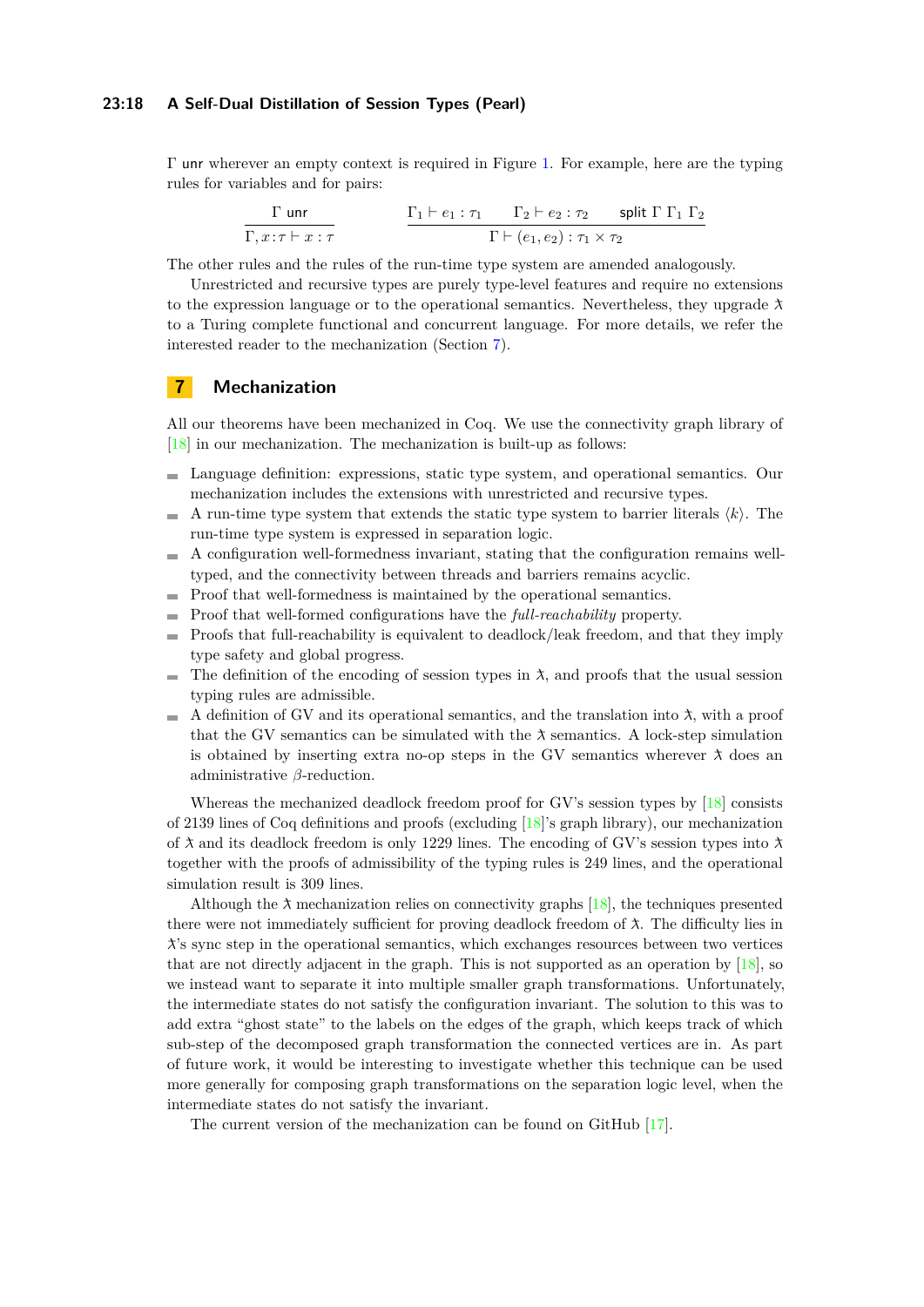# <span id="page-18-0"></span>**8 Related work**

Session types were originally described by Honda [\[15\]](#page-20-1), and later by Honda, Vasconcelos, and Kubo [\[16\]](#page-20-0). Gay and Vasconcelos [\[13\]](#page-20-2) embedded session types in a linear  $\lambda$ -calculus. Whereas Gay and Vasconcelos' calculus [\[13\]](#page-20-2) was not yet deadlock free, Wadler's subsequent GV [\[31\]](#page-21-0) and its derivatives [\[21,](#page-21-1) [23,](#page-21-2) [24,](#page-21-3) [11,](#page-20-3) [10\]](#page-20-4) were.

Wadler also described the relation of GV to classical processes  $(CP)$  [\[31\]](#page-21-0), giving a kind of Curry-Howard correspondence between session types and classical linear logic. For intuitionistic linear logic, such a correspondence had earlier been described by Caires and Pfenning [\[4\]](#page-20-16).

Lindley and Morris [\[22,](#page-21-6) [23\]](#page-21-2) give a CPS encoding of GV. The target of the CPS encoding is linear  $\lambda$ -calculus *without* fork, which is even more minimal than  $\lambda$ . The key difference between the CPS encoding and our encoding into  $\lambda$  is that the CPS encoding is *global* (*i.e.*, a whole-program transformation), whereas the encoding of sessions into  $\lambda$  is *local*, which is made possible by the built-in concurrency of  $\lambda$ . In other words, in contrast to the CPS encoding, the encoding of channel operations in  $\lambda$  can be viewed as syntactic abbreviations or macros, satisfying Felleisen's expressiveness criterion [\[9\]](#page-20-17).

When session types are added to the syntax of standard  $\pi$ -calculus they give rise to additional separate syntactic categories, which leads to a duplication of effort in the theory. Kobayashi showed that session types are encodable into standard *π*-types [\[19\]](#page-20-5). Dardha, Giachino, and Sangiorgi formalize and extend Kobayashi's approach [\[7,](#page-20-6) [8\]](#page-20-7). The encoding makes use of the fact that the *π*-calculus semantics has communication in the form of *π*-channels, and can thus encode session communication into *π*-communication. The encoding of multi-step sessions into single-shot  $\pi$ -channels sends a continuation along, so that the communication can continue.  $\lambda$ 's encoding of session types takes inspiration from this work, and also sends along continuations on which the communication can continue. On the other hand,  $\lambda$  starts with  $\lambda$ -calculus, which does not have any concurrency or communication. We therefore *add* concurrency and communication to linear *λ*-calculus in the form of fork. Unlike the  $\pi$ -calculus' channel communication, which is one-way (like an individual step of a session),  $\lambda$ 's barrier communication atomically *exchanges* two values, so that barriers may be given linear function type  $A \sim B$ . This lets  $\lambda$  get away with not adding any new type formers to linear  $\lambda$ -calculus, by reusing the quintessential  $\lambda$ -calculus type (the function type) for its communication primitive.

Single-shot synchronization primitives have also been used in the implementation of a session-typed channel libraries, for instance by Scalas and Yoshida [\[30\]](#page-21-4), Padovani [\[27\]](#page-21-5), and Kokke and Dardha [\[20\]](#page-20-9).

More distantly, Arslanagic, Pérez, and Voogd developed *minimal session types* [\[2\]](#page-20-8), which decompose multi-step session types into single-step "minimal" session types of the form **!***τ*.End and **?***τ*.End in a *π*-calculus. Whereas  $\lambda$  and the preceding approaches [\[19,](#page-20-5) [7,](#page-20-6) [8\]](#page-20-7) encode sequencing by nesting payload types, minimal session types "slice" the *n* actions of a session *s* into indexed names  $s_1, \ldots, s_n$ , each having a minimal session type. Correct sequencing is arranged on the process level with additional synchronizations, using Parrow's decomposition of processes into trios [\[28\]](#page-21-7).

Niehren, Schwinghammer and Smolka developed a concurrent *λ*-calculus with futures [\[26\]](#page-21-8). Futures are akin to mutable variables that can only be assigned once. If a future has not been assigned a value yet, then attempting to read its value will block until a value becomes available. In addition to a non-linear type system which allows run-time errors due to multiple assignments to the same future, the authors also present a linear type system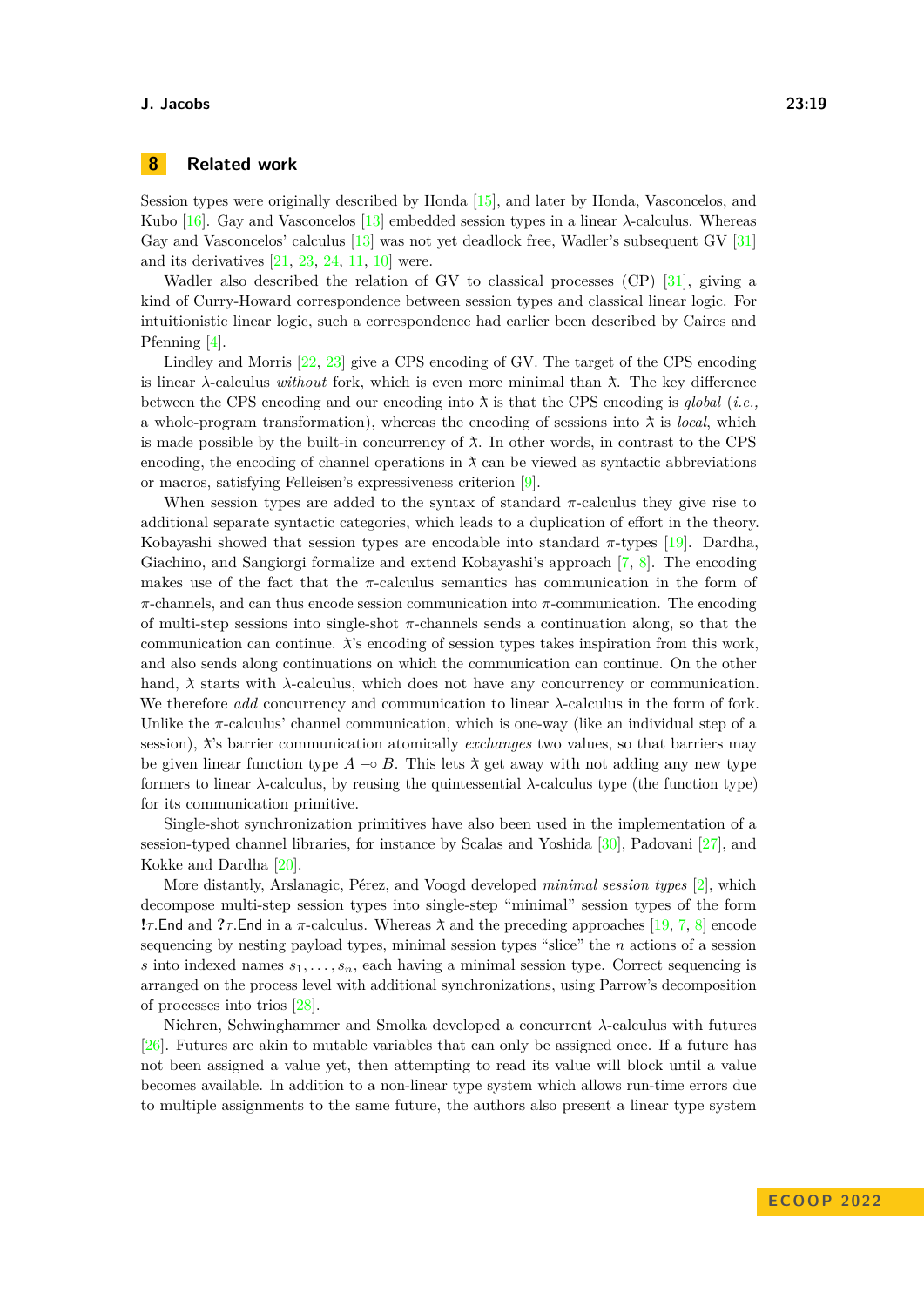### **23:20 A Self-Dual Distillation of Session Types (Pearl)**

that ensures that futures are not assigned twice. The authors are able to build channels on top of futures by starting with the ordinary linked list data type, and making the tail of the list a future, thus making the list open-ended. Unlike session-typed channels, which follow a protocol and can send values of different types at different points in the protocol, their channels always communicate values of the same type. Besides the difference between futures (which are unidirectional) and  $\lambda$ 's barriers (which are bidirectional), another difference is that deadlock freedom is not guaranteed for all well-typed programs.

Aschieri, Ciabattoni and Genco give a Curry-Howard correspondence for Gödel Logic [\[3\]](#page-20-18), which is intuitionistic logic extended with the axiom  $(A \to B) \vee (B \to A)^9$  $(A \to B) \vee (B \to A)^9$ . This is a classical axiom that is implied by, but strictly weaker than the law of the excluded middle, and Gödel Logic thus provides an intermediate between intuitionistic and classical logic. The idea for the Curry-Howard interpretation of the axiom is that two copies of the continuation can be run in parallel, and exchange their evidence for *A* and *B* if both sides try to apply the implication obtained from the axiom. An important difference with  $\lambda$  is that Gödel Logic is based on intuitionistic logic (corresponding to the ordinary simply typed lambda calculus), whereas  $\lambda$  is based on the linear simply typed lambda calculus, and strongly relies on linearity for type safety and deadlock freedom. It would be interesting to investigate whether a connection between  $\lambda$  and Gödel Logic can be established, but a naive attempt at interpreting the axiom as  $(A \rightarrow B) + (B \rightarrow A)$  in  $\lambda$  appears bound to fail, because in a linear setting the continuation/context cannot be duplicated without breaking the meta-theoretical properties.

We base our mechanization on the *connectivity graph* approach of Jacobs, Balzer, and Krebbers [\[18\]](#page-20-12), and we use their library to reason about graphs in Coq. This is related to the graphical approach of Carbone  $[5]$ , the proof method of Lindley and Morris  $[21]$ , and to the abstract process structures of Fowler, Kokke, Dardha, Lindley, and Morris [\[10\]](#page-20-4).

More distantly,  $\lambda$  is inspired by minimal languages such as MiniJava [\[29\]](#page-21-9), MiniML [\[25\]](#page-21-10), the DOT calculus [\[1\]](#page-20-19), and others.

# <span id="page-19-0"></span>**9 Concluding remarks**

We have investigated  $\lambda$ , a minimal linear lambda calculus extended with **fork** to make it concurrent. We have seen that channel operations and linear session types can be encoded in ¯*λ*, and we have shown that the resulting semantics for the channel operations simulates the GV semantics.

The metatheory of  $\lambda$ , including strong deadlock freedom, has been mechanized in Coq. Because of  $\lambda$ 's minimality, the proofs are simpler and shorter than earlier mechanized proofs for session types. I hope you enjoyed this approach to distilling session types into a simple core, and hope that  $\lambda$  may serve as a minimal basis upon which future work may build.

**Acknowledgements** I thank Robbert Krebbers, Stephanie Balzer, Jorge Pérez, Dan Frumin, Bas van den Heuvel, Anton Golov, Ike Mulder, and last but not least, the anonymous reviewers for the helpful discussions and feedback.

<span id="page-19-1"></span><sup>&</sup>lt;sup>9</sup> Thanks to Dan Frumin for pointing out this connection.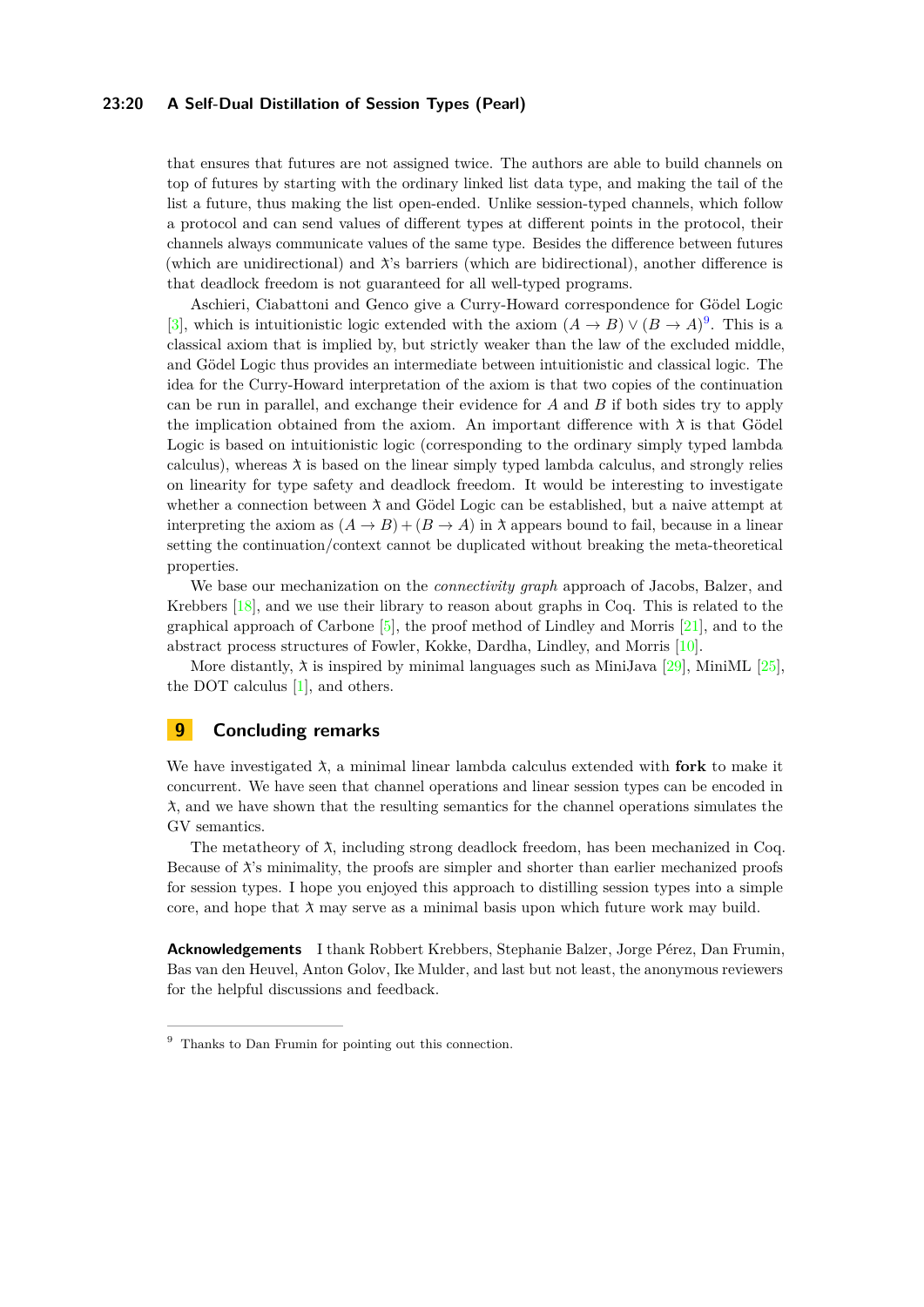<span id="page-20-19"></span><span id="page-20-18"></span><span id="page-20-17"></span><span id="page-20-16"></span><span id="page-20-15"></span><span id="page-20-14"></span><span id="page-20-13"></span><span id="page-20-12"></span><span id="page-20-11"></span><span id="page-20-10"></span><span id="page-20-9"></span><span id="page-20-8"></span><span id="page-20-7"></span><span id="page-20-6"></span><span id="page-20-5"></span><span id="page-20-4"></span><span id="page-20-3"></span><span id="page-20-2"></span><span id="page-20-1"></span><span id="page-20-0"></span>

|                | References —                                                                                                                                                                                                                                                                                    |
|----------------|-------------------------------------------------------------------------------------------------------------------------------------------------------------------------------------------------------------------------------------------------------------------------------------------------|
| 1              | Nada Amin, Samuel Grütter, Martin Odersky, Tiark Rompf, and Sandro Stucki. The Essence<br>of Dependent Object Types, pages 249-272. 2016. doi:10.1007/978-3-319-30936-1_14.                                                                                                                     |
| $\overline{2}$ | Alen Arslanagic, Jorge A. Pérez, and Erik Voogd. Minimal Session Types (Pearl). In<br>ECOOP 2019, 2019. URL: http://drops.dagstuhl.de/opus/volltexte/2019/10815, doi:<br>10.4230/LIPIcs.ECOOP.2019.23.                                                                                          |
| 3              | Federico Aschieri, Agata Ciabattoni, and Francesco A. Genco. Gödel logic: From natural<br>deduction to parallel computation. In 2017 32nd Annual ACM/IEEE Symposium on Logic in<br>Computer Science (LICS), pages 1-12, 2017. doi:10.1109/LICS.2017.8005076.                                    |
| 4              | Luís Caires and Frank Pfenning. Session types as intuitionistic linear propositions. In CONCUR,<br>volume 6269 of <i>LNCS</i> , pages 222-236, 2010. doi:10.1007/978-3-642-15375-4\16.                                                                                                          |
| 5              | Marco Carbone and Søren Debois. A graphical approach to progress for structured com-<br>munication in web services. In ICE, volume 38 of EPTCS, pages 13-27, 2010.<br>$\dot{\texttt{doi}}$<br>10.4204/EPTCS.38.4.                                                                               |
| 6              | Karl Crary, Robert Harper, and Sidd Puri. What is a recursive module? In PLDI, pages<br>50-63. ACM, 1999. doi:10.1145/301618.301641.                                                                                                                                                            |
| 7              | Ornela Dardha, Elena Giachino, and Davide Sangiorgi. Session types revisited. In PPDP'12,<br>2012. doi:10.1145/2370776.2370794.                                                                                                                                                                 |
| 8              | Ornela Dardha, Elena Giachino, and Davide Sangiorgi. Session types revisited. Inf. Comput.,<br>256:253-286, 2017. doi:10.1016/j.ic.2017.06.002.                                                                                                                                                 |
| 9              | Matthias Felleisen. On the expressive power of programming languages. Science of Computer<br>Programming, 17(1):35-75, 1991. URL: https://www.sciencedirect.com/science/article/<br>pii/016764239190036W, doi:https://doi.org/10.1016/0167-6423(91)90036-W.                                     |
| 10             | Simon Fowler, Wen Kokke, Ornela Dardha, Sam Lindley, and J. Garrett Morris. Separating<br>sessions smoothly. In CONCUR, volume 203 of LIPIcs, pages 36:1-36:18. Schloss Dagstuhl -<br>Leibniz-Zentrum für Informatik, 2021. doi:10.4230/LIPIcs.CONCUR.2021.36.                                  |
| 11             | Simon Fowler, Sam Lindley, J. Garrett Morris, and Sára Decova. Exceptional asynchronous<br>session types: Session types without tiers. PACMPL, 3(POPL):28:1-28:29, 2019. doi:<br>10.1145/3290341.                                                                                               |
| 12             | Simon J. Gay, Peter Thiemann, and Vasco T. Vasconcelos. Duality of session types: The final<br>cut. In PLACES, volume 314 of EPTCS, pages 23-33, 2020. doi:10.4204/EPTCS.314.3.                                                                                                                 |
| 13             | Simon J. Gay and Vasco Thudichum Vasconcelos. Linear type theory for asynchronous session<br>types. JFP, 20(1):19-50, 2010. doi:10.1017/S0956796809990268.                                                                                                                                      |
| 14             | Daniele Gorla. Towards a unified approach to encodability and separation results for pro-<br>cess calculi. Information and Computation, 208(9):1031-1053, 2010. URL: https://www.<br>sciencedirect.com/science/article/pii/S0890540110001008, doi:https://doi.org/10.<br>1016/j.ic.2010.05.002. |
| 15             | Kohei Honda. Types for dyadic interaction. In CONCUR, volume 715 of LNCS, pages 509-523,<br>1993. doi:10.1007/3-540-57208-2\_35.                                                                                                                                                                |
| 16             | Kohei Honda, Vasco Thudichum Vasconcelos, and Makoto Kubo. Language primitives and<br>type discipline for structured communication-based programming. In ESOP, volume 1381 of<br>LNCS, pages 122-138, 1998. doi:10.1007/BFb0053567.                                                             |
| 17             | Jules Jacobs. Coq mechanization of lambda-barrier, 2021. The most recent version is at<br>https://github.com/julesjacobs/cgraphs.doi:https://zenodo.org/record/6560443.                                                                                                                         |
| 18             | Jules Jacobs, Stephanie Balzer, and Robbert Krebbers. Connectivity graphs: a method for<br>proving deadlock freedom based on separation logic. Proc. ACM Program. Lang., 6(POPL):1-<br>33, 2022. doi:10.1145/3498662.                                                                           |
| 19             | Naoki Kobayashi. Type systems for concurrent programs. volume 2757 of Lecture Notes in<br>Computer Science, pages 439-453, 2002. doi:10.1007/978-3-540-40007-3\_26.                                                                                                                             |
| 20             | Wen Kokke and Ornela Dardha. Deadlock-free session types in linear haskell. Haskell 2021,<br>2021. doi:10.1145/3471874.3472979.                                                                                                                                                                 |